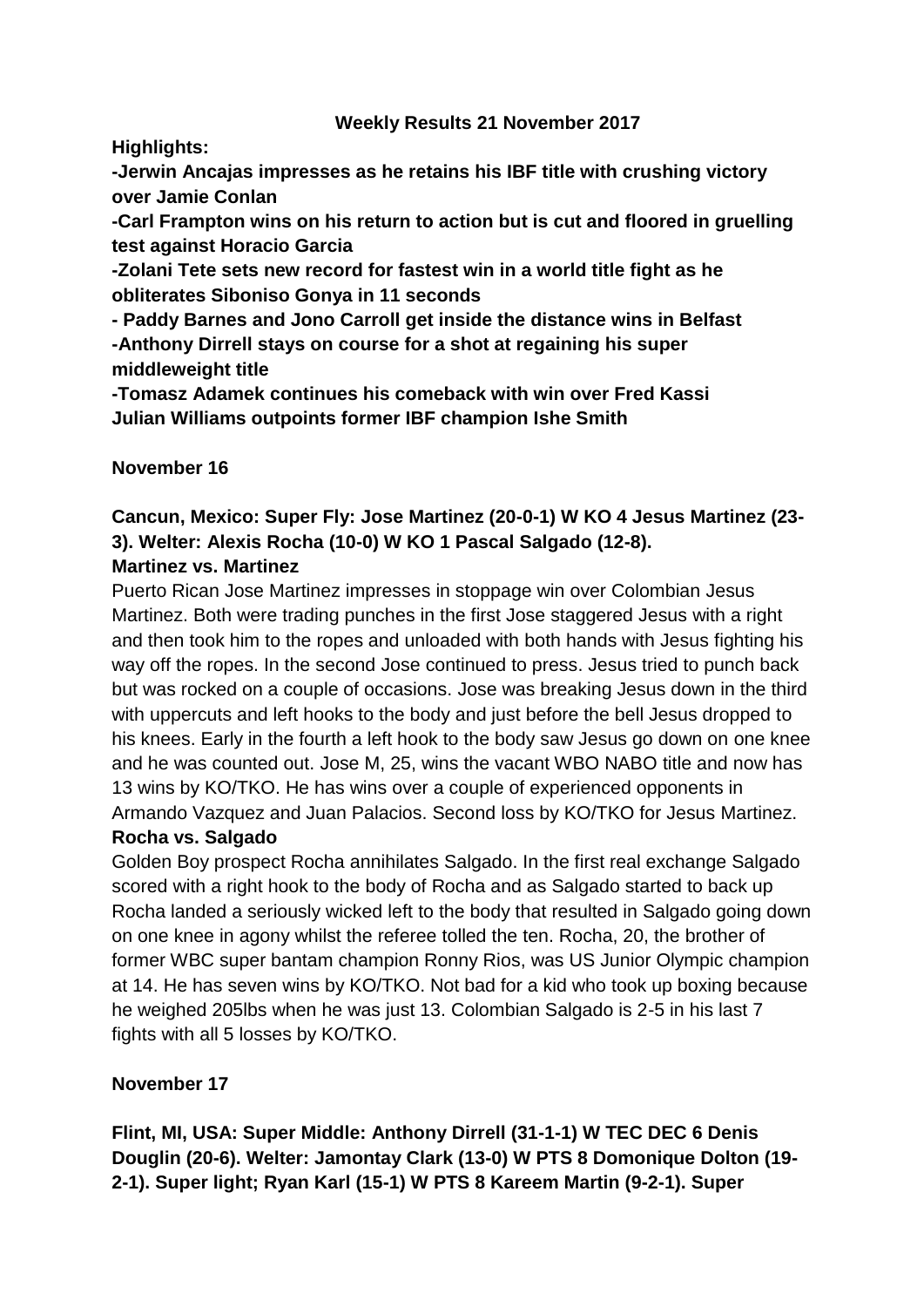### **Dirrell vs. Douglin**

Dirrell keeps on track for a title shot with technical decision over Douglin. Douglin made a positive start working his jab well but late in the first round a right from Dirrell staggered him. Dirrell threw a pile of punches with Douglin bobbing weaving and holding to survive. After that Douglin was giving Dirrell some problems with his southpaw stance and aggressive approach. Dirrell was the stronger and shook Douglin again with a right in the fourth and countered Douglin's rushes with sharp hooks and uppercuts. Douglin forced his way inside and had some good spells roughing up Dirrell but there was too much clinching. Douglin had Dirrell in a corner in the sixth and then wrestled Dirrell to the floor and the referee deducted a point. Later in the round a clash of heads saw Dirrell suffer a serious cut over his left eye and it was affecting his vision so the fight was halted and the score cards decided the outcome. Scores 48-47 twice and 49-46 all for Dirrell although it was strange that the sixth round was not scored. Fourth win now for the 33-year-old hometown fighter Dirrell since losing his WBC title to Badou Jack in 2015. At WBC No 2 he is in line for a shot at his old title. "Momma's Boy" Douglin is now 6-3 in his last 9 fights with the other losses coming against George Groves and David Benavidez.

### **Clark vs. Dolton**

Clark maintains his 100% record but has to settle for a majority verdict over Dolton. The 6'2" (188cm) southpaw Clark used his longer reach to fight on the outside in the first and was able to score with counters as Dolton tried to work his way inside. Dolton did better in the second scoring with some rights from close action. The third was fairly even with Clark again using his jab and sharp counters. In the fourth as heads bumped Clark was cut on his right eyebrow. Good corner work kept it in check but Dolton finished the round on top. Clark just edged some good exchanges in the fifth and the sixth was close with Clark managing to find space to use his jab and fire accurate lefts. Dolton had a good seventh as he pressed hard and they both had some success in the last. Scores 78-74 and 77-75 for Clark and 76-76. The 23-yearold "Too Quiet" Clark was coming off a good win over unbeaten Ivan Golub in June. As an amateur he won gold medals at the US PAL Tournament, US National Elite Championships at the Jose Aponte Tournament in Puerto Rico and a silver medal at the US National Golden Gloves and also competed at the World Championships. Detroit's Dolton, 27, has a draw with Oscar Molina and his loss was to Justin DeLoach but had won his last two fight. He was a high class Junior but lost out to Keith Thurman at US Trials for the 2008 Olympics.

## **Karl vs. Martin**

Karl overcomes a slow start to get unanimous decision over Martin. Martin jumped on Karl in the first firing rocking him early and landing bundles of hooks with Karl forced onto the defensive . As heads banged together in the second Karl was cut on his forehead and Martin was scoring with the more eye-catching shots. In the third and fourth Karl was outworking Martin in the exchanges firing hook after hook with Martin trying to punch with him but taking more than he was giving. They exchanged body punches for much of the fifth and sixth. They continued to trade in the seventh but a big attack from Karl in the last had Martin close to going down. Scores 78-74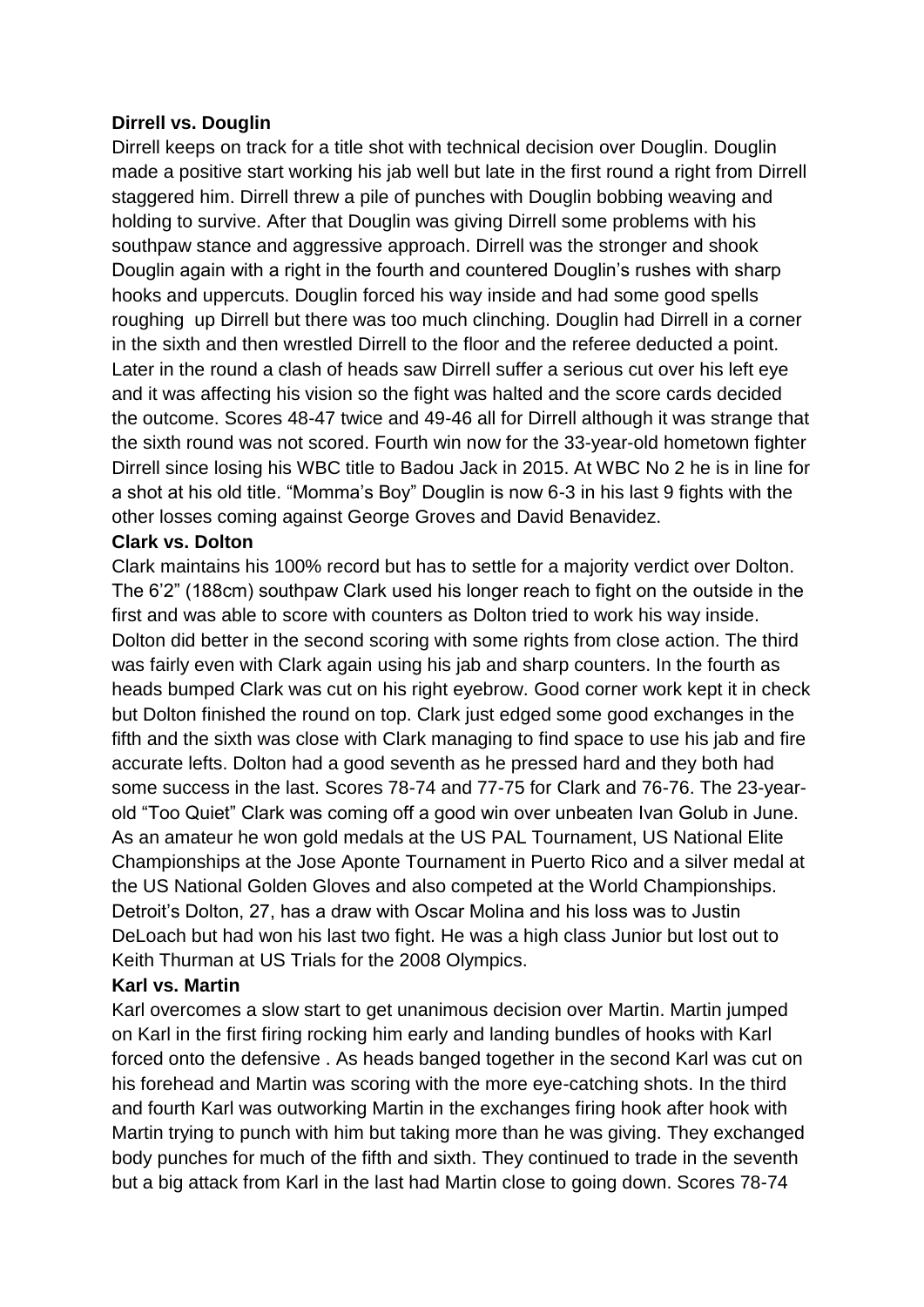twice and 78-75 all for Karl. Texan Karl, 25, is building again after a stoppage loss to unbeaten Eddie Ramirez in February and this is his second win since then. Martin, 22, was stopped in nine rounds by David Grayton last year but had scored a low level win in August.

# **Ontario, CA, USA: Welter: Giovanni Santillan (23-0) W RTD 4 Dodzi Kemeh (19- 2). Super Light: Manuel Mendez (15-2-3) DREW 8 Abraham Cordero (13-3-2). Feather: Erick Ituarte (19-1-1) W TKO 1 Gustavo Molina (25-17). Santillan vs. Kemeh**

Santillan gets a protested stoppage of Kemeh. Santillan was the boss in this one as he constantly found gaps in the defence of the Ghanaian to bang home jabs and body punches. Kemeh was rolling forward but was too slow to really trouble Santillan with his own attacks and could not come up with an answer for the sharp accurate punches and southpaw style of Santillan. Despite this he was in no real trouble at the end of the fourth but walked to a neutral corner. He re-orientated himself and then went back to his own corner. Seeing this the referee called the doctor to examine Kemeh and the doctor advised the fight be stopped over protests from Kemeh and his team. Santillan was making the first defence of his WBONABO title. The 25-yearold "Golden Boy" makes it 13 wins by KO/TKO. Kemeh was having his first fight outside Ghana. He record has been built on mediocre opposition with ten never having won a fight and six with negative records. He showed some ability here but not enough.

## **Mendez vs. Cordero**

Mendez escapes with a majority draw after a struggle with aggressive Cordero. Mendez had the better skill set but Cordero was tigerish and kept crowding Mendez the whole way drawing Mendez into a brawl. This was Cordero's first fight for 17 months but it did not show as he started fast and maintained that pace. Instead it was Mendez who took time to find his timing and distance and then the fight was even and hard to score. Initially Cordero was declared the winner but later a check of the score cards showed an error and the final scores were 76-76 twice for a draw and 77-75 for Cordero. Mendez, 27, lost his first pro fight then went 18 fights undefeated before being halted by Mohamed Rodriguez in an upset in June. Cordero,22, also lost his first paid fight and was then 13-1- 1 in his next 15 before being halted by Mike Reed in June last year.

# **Ituarte vs. Molina**

Ituarte overwhelms Molina for early win. Ituarte came out fast and put Molina under pressure. He drove Molina to a corner and showered him with punches. Molina tried to fight his way out of the corner but was forced back by a right and the referee stepped in and stopped the fight. Mexican-born "All American Boy" Ituarte , 23, extends his winning run to twelve and breaks out of the rut of split decision wins in his last two fights. Only three wins by KO/TKO say a lack of power but try telling Molina that. Twelfth loss by KO/TKO for Molina so maybe that explains it.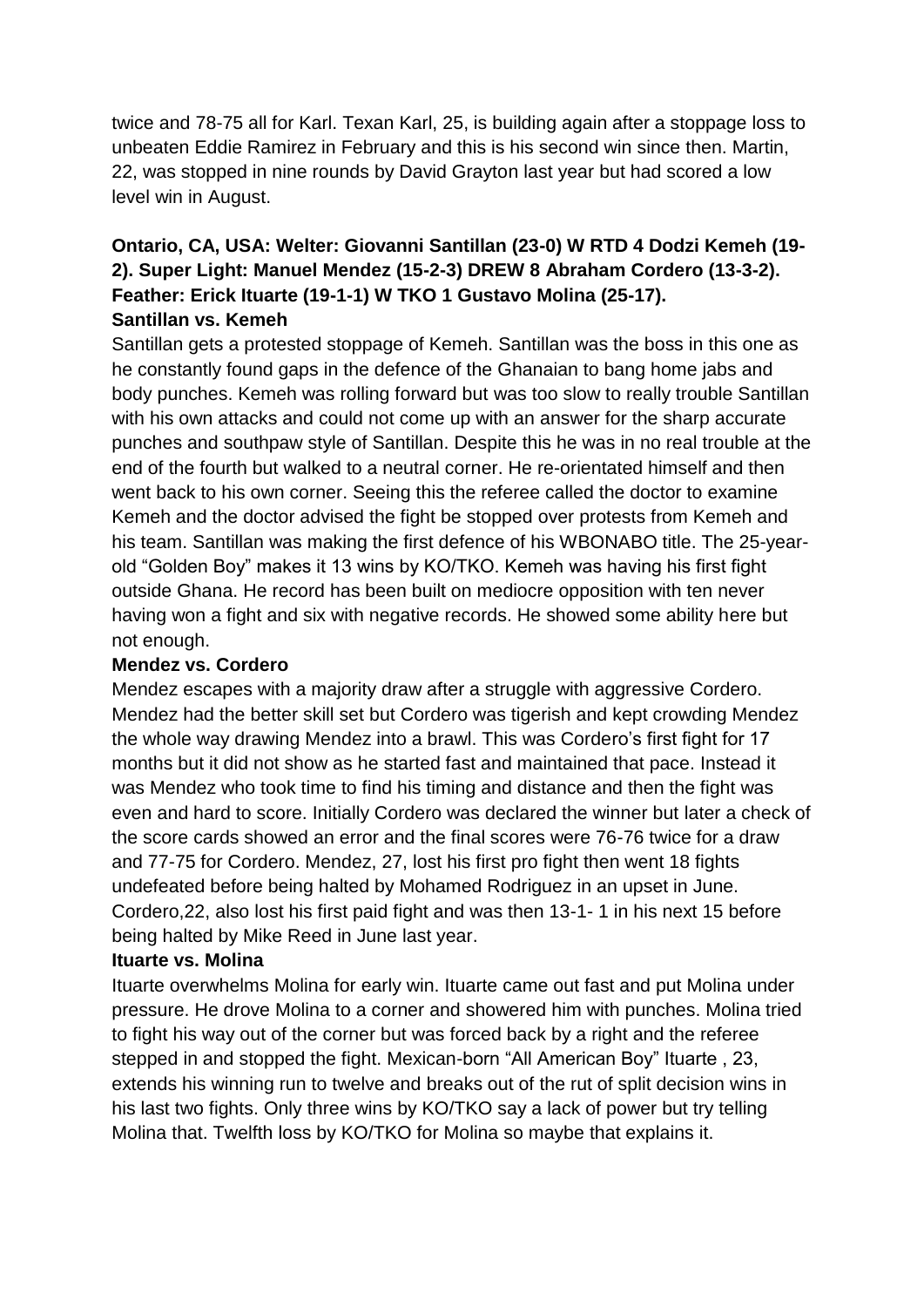# **Sloan, IA, USA: Bantam: Max Ornelas (10-0-1) W PTS 10 Nick Otieno (31-12). Super Welter: Nathaniel Gallimore (20-1-1) W KO 1 Esau Herrera (18-11-1). Ornelas vs. Otieno**

Teenager Ornelas too young and too quick for ancient Kenyan. Ornelas was taller with a longer reach so was able to score from distance and punished Otieno with hooks and uppercuts as he moved in. Otieno has plenty of experience but was too slow to be a threat and Ornelas rocked him a few times. Despite that Otieno showed a good chin and went the full ten rounds. Scores 100-90 from each judge for Ornelas. The draw on the record of the Las Vegas-based 19-year-old "Baby Face" was a technical one. Otieno, 44, is a former WBC International and ABU champion. He has been too good for domestic opposition but just not good enough to get beyond that level.

# **Gallimore vs. Herrera**

Jamaican Gallimore again shows his power and his potential. He had Herrera on the back foot with strong jabs. Herrera was backed to the ropes and as he tried to launch an attack off the ropes a chopping right to the head put him down and he struggled but could not make it to his feet. "No Problem" Gallimore, 29, announced himself with a destructive win over Justin DeLoach and now has 17 wins by KO/TKO. He is now rated WBA 4/IBF 7(6)/WBO 10/WBC 14. He moved to the US at the age of eleven and is a former Chicago Golden Glove champion. Mexican Herrera falls to 6 losses in his last 7 fights.

**Osaka, Japan: Light Fly: Tetsuya Hisada (30-9-2) W KO 4 Takeru Kamikubo (13-**

**3).** Hisada retains the Japanese title with stoppage of Kamikubo in a scrap between two hometown fighters. Hisada had trouble connecting with his punches over the first three rounds as the challenger made good use of his jab to keep Hisada out. Hisada's corner told him to up his work rate and press harder. In the fourth he shook Kamikubo badly with a right hook then took him to the ropes and put him on the canvas with a left hook. Kamikubo just managed to get to his feet but was unsteady and was counted out. Now 19 wins by KO/TKO for the 33-year-old Hisada. His run of eight wins in a row, seven by KO/TKO, has seen him rise to WBA 3/IBF (7)/ WBO 8 /WBC 10 and with Japanese fighters holding three of the four world titles there could be a chance of a title fight in 2018 but his profile may not be high enough to interest Japanese TV. Kamikubo, 21, the Japanese No 5 was moving up to ten rounds for the first time.

**Bangkok, Thailand: Super Bantam: Nop Kratingdaenggym (21-1) W TKO 5 Swedi Mohamed (12-4-2).** Nop (Anurak Thisa) just too strong for game Tanzanian Mohamed. Nop handed out some fierce punishment to the fragile looking Mohamed but Mohamed stayed in the fight. In the fourth in a brutal finish Nop staggered Mohamed with a fierce left hook and then put him down with a series of head punches. Mohamed was up at four but after the eight count was completed Nop landed a flurry of body punches and then a thunderous right to the head. Effectively that finished the fight but as Mohamed did not go down Nop was able to drive him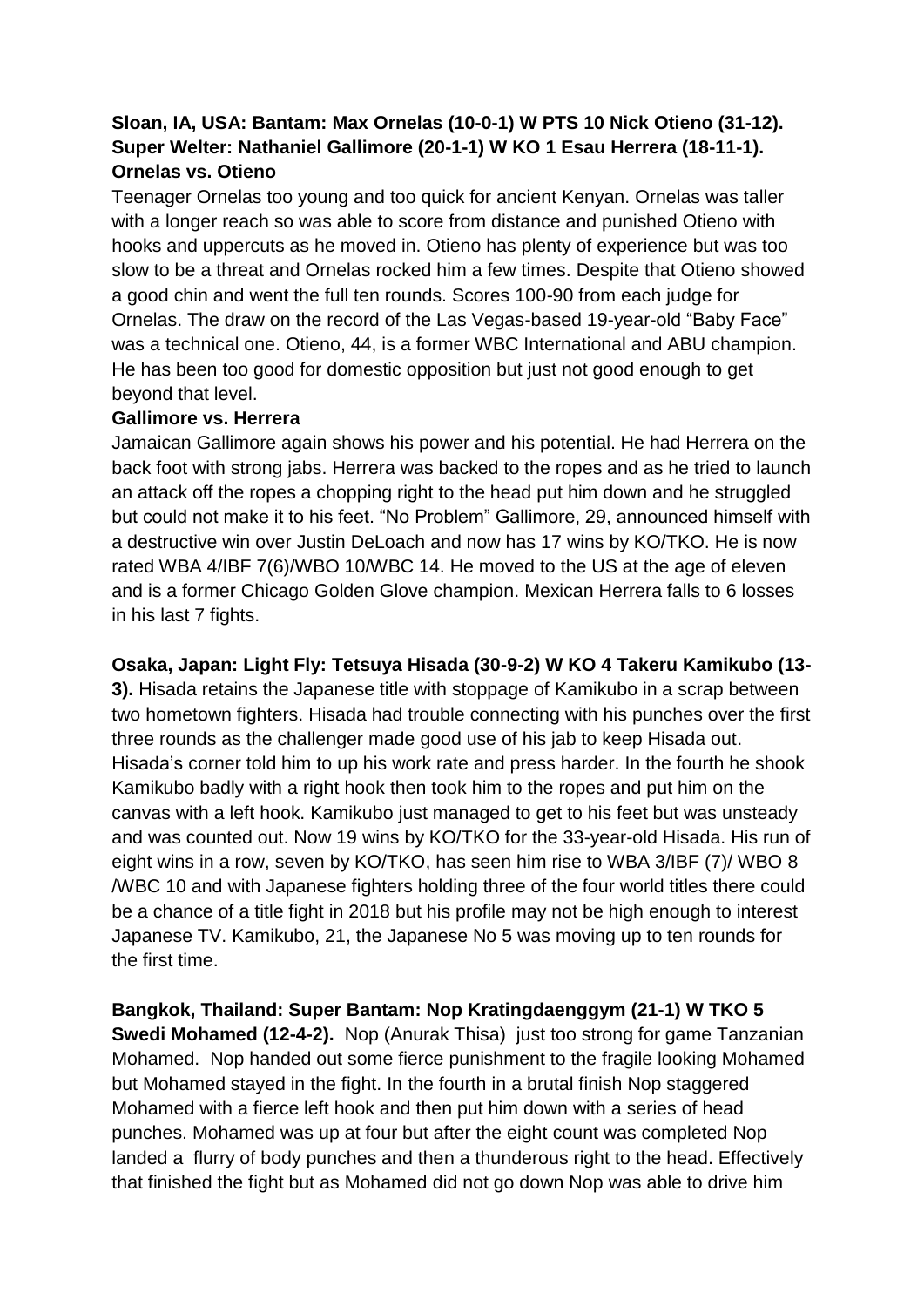along the ropes landing more to the head until Mohamed reached a corner and turned his back on the fight and the referee stepped in then. Now four wins for Nop since being stopped in nine rounds in a challenge for the secondary WBA super bantam title by Nehomar Cermeno in September last year. Nop wins the vacant WBA Asia Pacific title. Mohamed just a prelim fighter who had never been past four rounds in a fight.

# **November 18**

**Belfast, NI: Super Fly: Jerwin Ancajas (28-1-1) W TKO 6 Jamie Conlan (19-1). Bantam: Zolani Tete (26-3) W KO 1Siboniso Gonya (11-2). Feather: Carl Frampton (24-1) W PTS 10 Horacio Garcia (33-4-1).Fly: Paddy Barnes (5-0) W KO 6 Eliecer Quezada (21-7-3,1ND). Super Feather: Jono Carroll (15-0) W TKO 6 Humberto de Santiago (15-5-1). Super Feather: Marco McCullough (18-4) W TKO 3 Josh Baillie (5-4). Light: David Oliver Joyce (5-0) W RTD 3 Rey Cajina (14-46-5). Light Heavy: Steven Ward (6-0) W PTS 6 Przem Binienda (2-14). Cruiser: Tommy McCarthy (11-1) W PTS 6 Blaise Mendouo (4-8) Ancajas vs. Conlan**

Filipino Ancajas uses crunching body shots to beat brave challenger Conlan and retain the IBF title.

# **Round 1**

Both fighters showed good hand speed early with a few minor exchanges of punches. Conlan landed a nice pair of right hooks. Ancajas landed a body punch which initially had no effect but then Conlan walked away from the action shaking his right leg. He staggered and then went down on his knees. He kept shaking his right leg but got up and was ready to continue after the eight count but looked to have some limit on his mobility from the body punch and Ancajas did enough to take the round.

# Score 10-9 Ancajas

# **Round 2**

Conlan was still having problems with his right leg. Southpaw Ancajas was starting to find the target with his right jab and the range for his log lefts and took the round. Conlan now had an addition problem as a clash of heads saw him with a cut on his left eyelid.

Score 10-9 Ancajas **20-18**

# **Round 3**

Ancajas was pressing the fight in the third scoring with his jab and going to the body with his left. Conlan seemed a bit more mobile and scored with a couple of nice counters until a thumping straight left to the body had Conlan backing off in pain. He almost went down but Ancajas jumped on him took him to the ropes and Conlan slipped to the canvas under a pile of body punches. He made it to his feet and after the eight count Ancajas threw a blizzard of punches just as the bell sounded. Score 10-8 Ancajas **30-26**

**Round 4**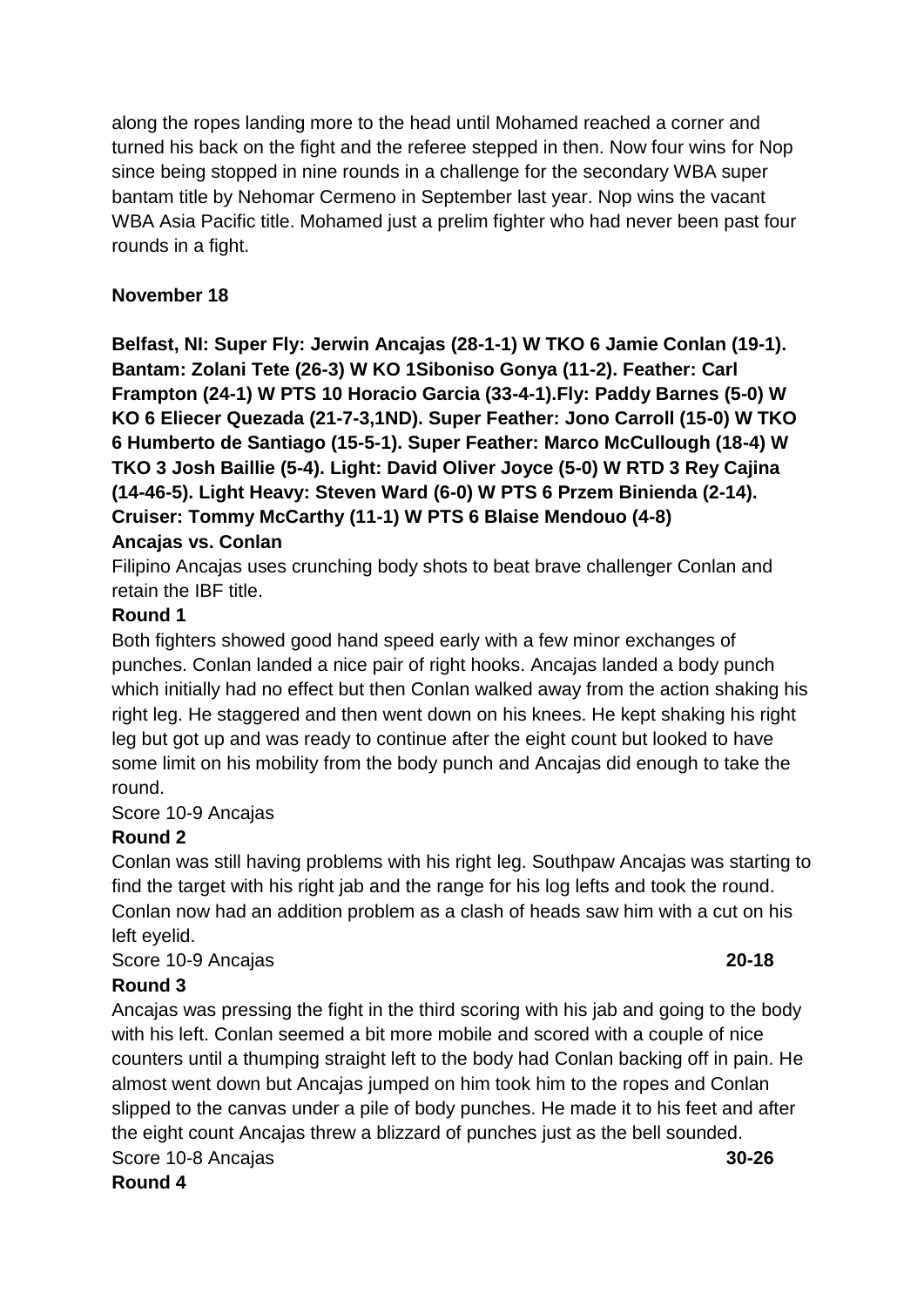Ancajas totally dominated this round. He was coring with his right jab his main focus was Conlan's body. He was driving home long lefts and then getting close and landing hooks. Just before the bell he landed a left to the body which hit Conlan on the band of his trunks so technically low. Conlan went down on his hands and knees badly hurt. He made it to his feet at eight just as the bell went.

Score 10-8 Ancajas **40-34**

# **Round 5**

Conlan was on the front foot at the start of the round as the pace slowed. He scored with a good right and later with a left hook to the body. Ancajas drove him back with a long left that again landed low and the referee stopped the action and gave Ancajas a warning. When the action resumed another exchange of punches saw Ancajas land another low punch which sent Conlan to the floor and the referee deducted a point from the champion. Ancajas almost sent Conlan down with a body punch just before the end of the round

Score 9 (10-1pt)-9 **49-43**

# **Round 6**

Early in the round a right from Ancajas hooked around Conlan's guard and landed high on the back of the head and Conlan went down, He held the back of his head but got up but after taking a good look at him the referee waived the fight over.

# **Ancajas W TKO 6**

Ancajas was making the third defence of his IBF title. The 25-year-old "Pretty Boy" has 19 wins by KO/TKO and has won his last 15 fights. All of his defences have been on the road and his three challengers had combined records of 76-5 so no easy road. He showed excellent skills and real power. The 31-year-old Conlan found this just too big a step up. He showed his expected skilful boxing but just lacked the power to match the Filipino.

# **Tete vs. Gonya**

Tete retains the interim WBO title and sets a new record for the fastest win in a title fight as he knocks out Gonya with the first punch of the fight. The fighters came out of their corner and started to circle each other when Tete threw a lightning fast southpaw right hook to Gonya's chin. Gonya went down and out cold and it was a worrying extended period before he was able to recover. The time given was eleven seconds as the 29-year-old "First Born" makes it 21 wins by KO/TKO. That's ten wins in a row for the former undefeated IBF super fly champion including victories over quality opposition such as Paul Butler and Arthur Villanueva. He is one of the best fighters to come out of Africa and can still achieve more. On paper there was a huge gap in both ability and experienced between Tete and Gonya but in fairness to Gonya he had scored a good win over the 23-2-1 Immanuel Naidjala in Namibia and that punch from Tete was a real bolt from the blue.

# **Frampton vs. Garcia**

Frampton gets a win but in a tough fight which sees him suffer a controversial knockdown and two cuts as inactivity and a spirited effort from Garcia make it a gruelling battle. Frampton was on target early with his jab and scored with a leaping left hook. Frampton continued to outbox Garcia and although the Mexican did launch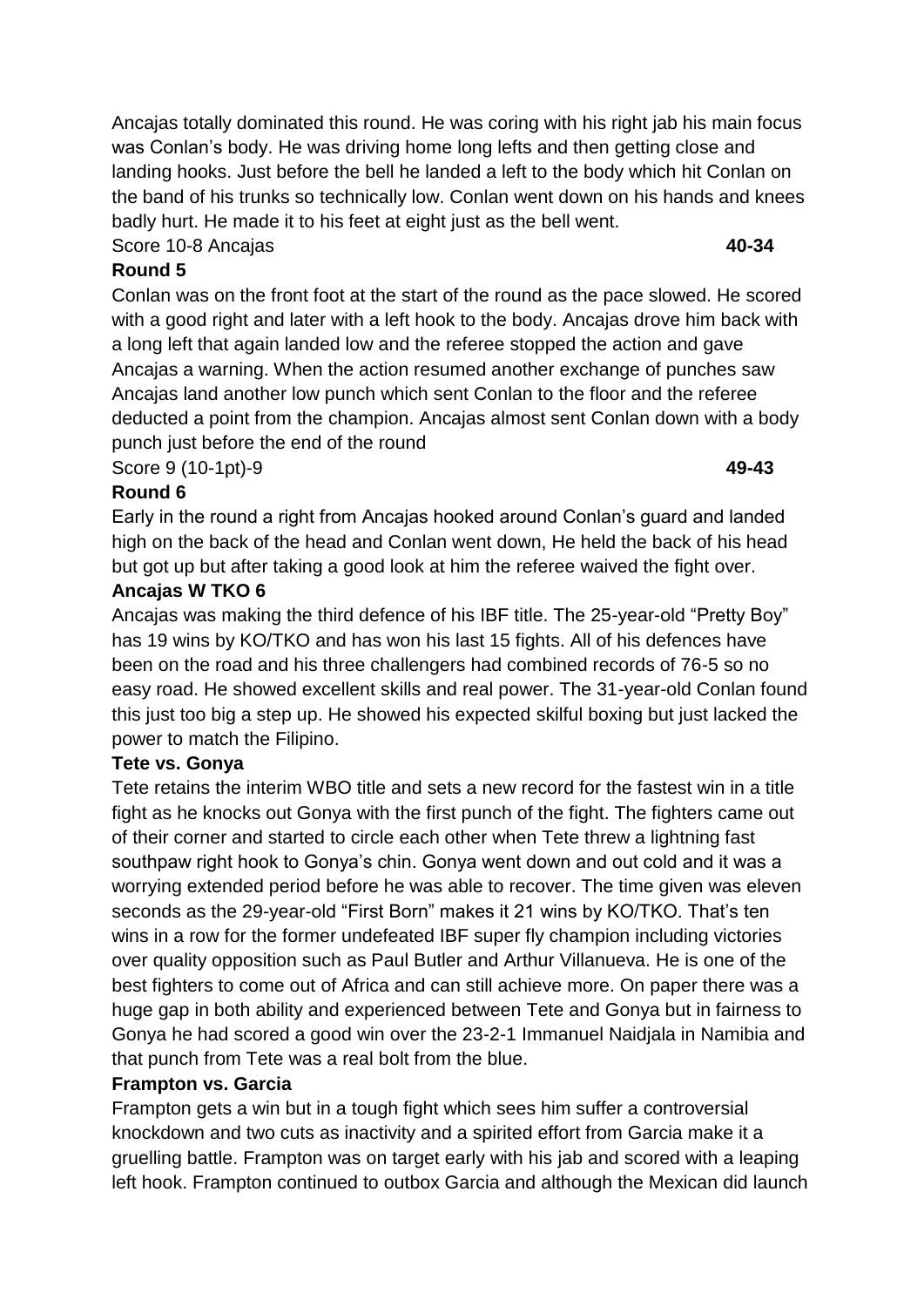an attack Frampton took the round clearly and looked to be confident and in control. Frampton also took the second he was more accurate and quicker with his jab and landed some heavy rights late in the round. In the third Frampton was picking Garcia off with the jab and then stepping with a quick bunch of hooks. Garcia tried to press harder at the end of the round and landed a good left hook but that was another one for Frampton. The fourth was close Frampton was scoring with good counters but he was staying in the pocket too long and Garcia was starting to get through with hooks to the body from both hands in a round that could have been scored to either man. Frampton was again the more accurate in the fifth, Garcia had increased his punch output. Frampton was blocking and slipping many but the pressure from Garcia was building and Frampton was cut over his right eye in a clash of heads. Garcia continued to march forward in the sixth. He trapped Frampton on the ropes and scored with some clubbing head punches. Frampton was still finding gaps for high quality counters but again it was a close round which Garcia might just have edged and Frampton was now cut over his left eye. In the seventh Frampton was on the back foot landing good counters but Garcia kept coming. As they traded in the centre of the ring Frampton went back and down. He protested it was a slip but the referee indicated it was a punch and gave Frampton a count. Frampton had the better of the exchanges after that but it was a 10-8 round for Garcia. The play back showed that Frampton's foot slipped out from under him as he pulled back to avoid a punch but the referee did not have playback to rely on and called it as he saw it. Frampton got a point back by taking the eighth. Initially he out brawled Garcia and then outboxed him. Both had good spells in the ninth but Frampton ended the round strongly landing three left hooks and a right to the head to take it. Frampton was down in the round but it was clearly a slip. Two tired guys battled away in the last and again for me Frampton was more accurate with Garcia just pumping his arms without caring where they landed. Scores 98-93, 97-93 and 96-93 all for Frampton. The lead he built over the early rounds proved vital and although I saw him a clear winner the scores were unkind to the tremendous effort Garcia put in over the last five rounds. The is was Frampton's first fight since losing the WBA feather title to Leo Santa Cruz in January. He is currently rated WBC1/IBF2(3)/WBA 3/WBO 7so he is the mandatory challenger to WBC champion Gary Russell but Frampton will need another fight before he takes on Russell. Garcia did better than expected. He won his first 29 fights before losing to Hozumi Hasegawa in Japan and had gone 3-2-1 against very modest opposition leading up to this fight and was unrated by any of the four sanctioning bodies. It is not impossible that this showing could even land him a title fight. It will have certainly boosted his profile.

#### **Barnes vs. Quezada**

Barnes gets his first win by KO/TKO as he finishes Quezada with a body punch after six entertaining rounds. Barnes boxed with real class in the first. He was slotting home jabs and then firing flashing combinations. Quezada fought in bursts walking through the jab to land hooks to the body with Barnes showing some excellent footwork in a busy first round. Quezada was finding the hand speed and movement of Barnes too much for him but he forced Barnes to the ropes at the end of the round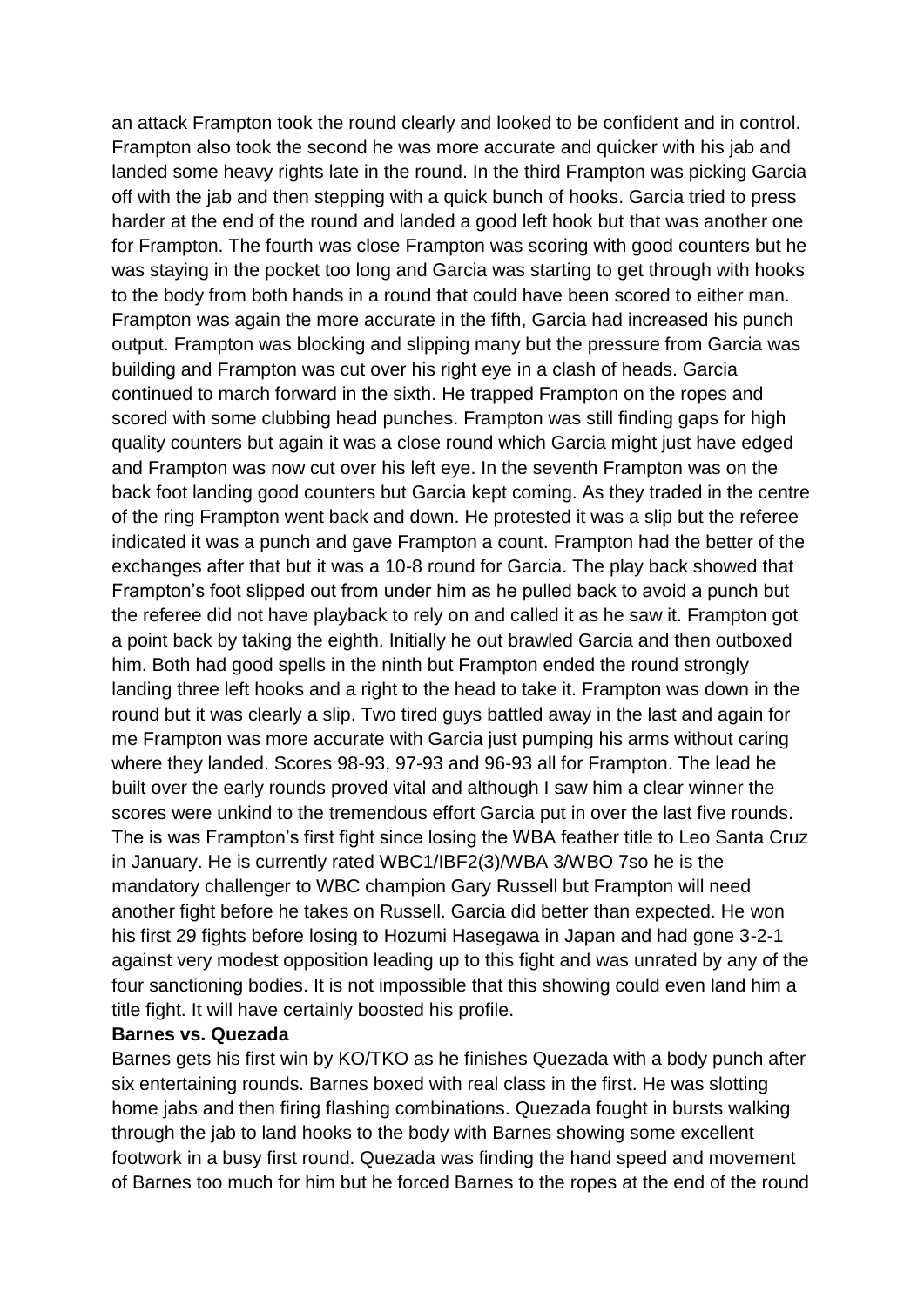only to be put down by a right to the head. Although Quezada was already down Barnes deliberately landed a right to the Nicaraguan's head. The referee gave Quezada a count and gave Barnes a stern warning. The third featured some furious exchanges with Barnes just standing toe-to-toe with Quezada as they exchanged hooks and uppercuts. If Quezada was going to win he needed to be crowing Barnes to nullify the speed and movement of the Belfast fighter, Instead in the fourth it was Barnes pursuing Quezada and this time Barnes was getting in landing punches and getting out and not getting dragged into a brawl. Barnes was the aggressor again in the fifth but landed a punch on the belt line and Quezada was allowed some time to recover and the referee made it clear that one more foul would see at least a deduction. Barnes dominated the rest of the round but was again drawn into some toe-to-toe stuff. In the sixth Barnes pressured Quezada relentlessly. The Nicaraguan tried to punch back but a left to the ribs put him down on his hands and knees and he was counted out. The 30-year-old "Leprechaun" from Belfast wins the vacant WBO Inter-Continental title. He already holds the WBO European title and is No 14 with that body. He showed great skills but also showed he loves a fight which might be dangerous against a bigger puncher than Quezada (8 wins by KO/TKO). The 26 year-old Nica lost a split decision to Cristofer Rosales in March and had gone 1-0-1 since then.

#### **Carroll vs. de Santiago**

A focused and fired-up Carroll bludgeons Mexican de Santiago to defeat. In the first Carroll boxed behind a tight southpaw guard. He had no trouble dealing with the crude attacks of de Santiago and scored with strong right jabs and some quick lefts to the body. In the second.de Santiago tried switching southpaw but Carroll was hunting him down and getting through with hooks. One strayed low and de Santiago was given some recovery time. When the fight started again Carroll unleashed a furious attack and de Santiago stood and punches with him in a few seconds of frantic action. A clash of heads saw Carroll cut over his left eye. Carroll attacked with hooks again in the third and another went low with Carroll warned and de Santiago given another comfort break. A clash of heads opened a cut over the right eye of Carroll but he launched a sustained attack forcing de Santiago to the ropes and battered away as de Santiago started to slide down and continued punching even when de Santiago's right arm was trapped in the ropes with the referee jumping in to stop the fight. A ruthless victory for the 25-year-old "Celtic Warrior" from Dublin. He was coming off a good win over unbeaten John Quigley and gets his first win by KO/TKO with a victory that earns him the vacant IBF Inter-Continental title. de Santiago, 24, just could not handle the fierce attacks from Carroll and gets his first loss by KO/TKO. He had taken unbeaten Tasmanian hope Luke Jackson the distance in September

## **McCullough vs. Baillie**

McCullough punches too hard for Baillie. The Belfast fighter boxed well in the first before hurting Baillie with a left hook in the second. McCullough ended it in the third flooring Baillie heavily and although Baillie made it to his feet he was wobbling and the fight was halted. The 27-year-old McCullough makes it 11 wins by KO/TKO. He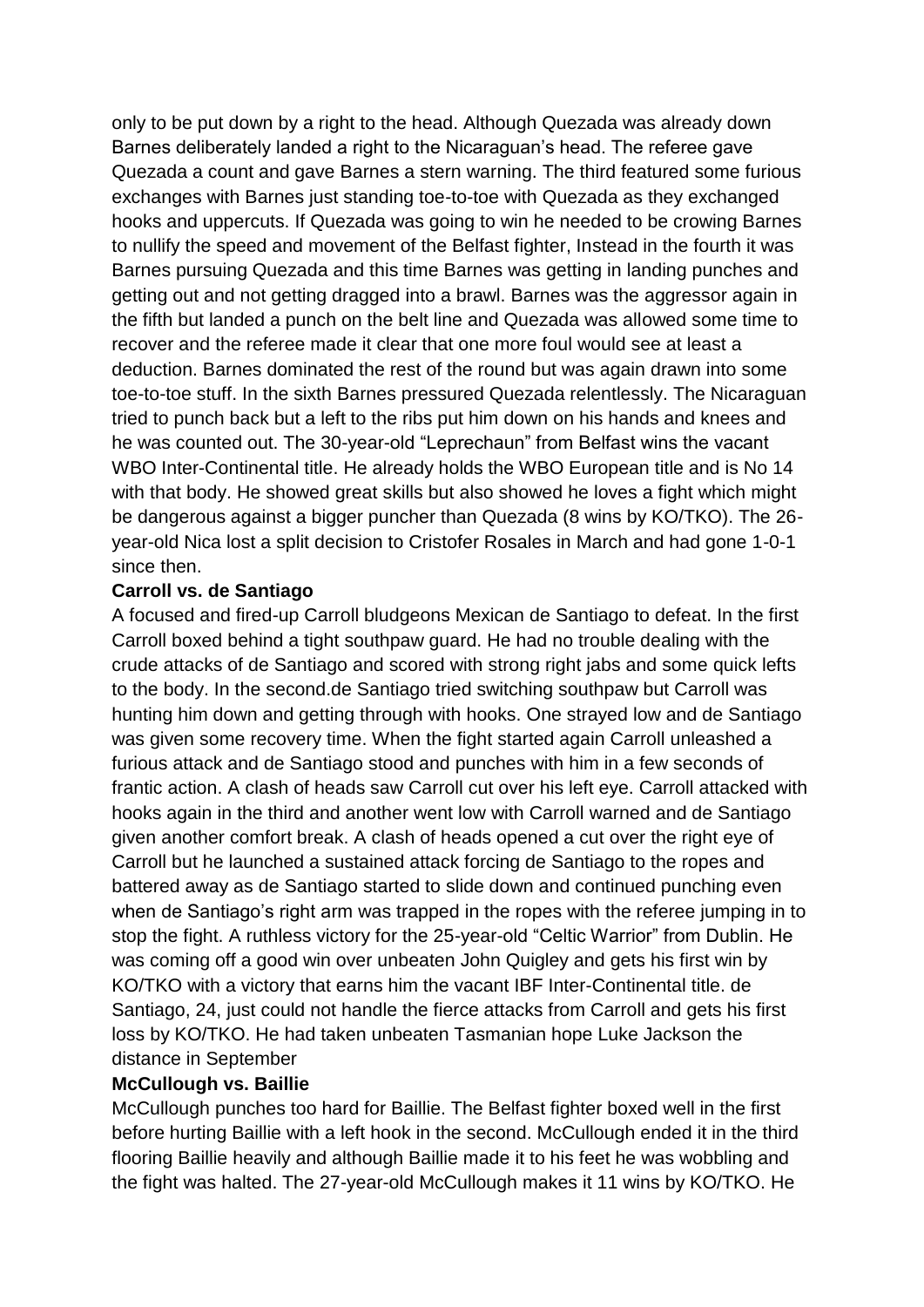has lost inside the distance in shots at both the Commonwealth and British titles but he can get back to that level again. Baillie had won 3 of his last 4 fights.

# **Joyce vs. Cajina**

Irishman Joyce puts in storming performance and gets Cajina out of the fight after three rounds. A typically aggressive Joyce was banging home hurtful left hooks to the body in the first round. He strayed low with one in the second which gave Cajina a brief break. That was only temporary and after a painful third round where Joyce bombarded Cajina with more body punches Cajina retired at the end of the round. Fourth win by KO/TKO for the 30-year-old Joyce. He was a five-time Irish Elite champion, a European Union gold medal winner and competed at both the World Championships and the 2016 Olympics. Nicaraguan Cajina move to 18 losses in a row.

# **Ward vs. Binienda**

Ward was always in control as he boxed his way to victory against Binienda. Despite his poor record Binienda came to fight and gave Ward some good rounds. Ward dominated the first with some cool boxing and landed some heavy punches. Binienda tried to come forward more in the second looking to trade and that allowed Ward to find gaps and score with his power punches. Binienda took more punishment in the third being rocked by a powerful left and looked ready to go but hung in there. Ward took the fourth and fifth and was trying hard to put the Pole away in the sixth but Binienda was still there at the bell. Referee's score 60-55 for Ward. The 27-year-old "Quiet man" from Northern Ireland is a former Ulster champion and won a silver medal at the 2010 Commonwealth Games. Now 13 losses in a row for Binienda.

# **McCarthy vs. Mendouo**

McCarthy gets points win over tough Mendouo in an entertaining fight. Neither fighter did much in the first round but things picked up in the second and third. Mendouo likes to come forward and that suited McCarthy who landed some clubbing shots. In the fourth McCarthy cut loose with a fusillade of hard hooks rocking Mendouo but Mendouo fought back. McCarthy again had Mendouo hurt in the fifth but Mendouo kept coming and was still pressing at the final bell. Referee's score 60-55 for McCarthy. The London-born McCarthy was another top flight amateur. He won a bronze medal at the World Youth Championships; a silver medal at the Commonwealth Games competed at the World Championships and was looked on as a possible medallist for Rio but turned pro instead. Cameroon-born Mendouo was also a top level amateur winning a bronze medal at the 2010 Commonwealth Games, was twice African champion and competed at the World Championships and the 2012 Commonwealth Games. He went missing from the Cameroun team after the Games and stayed in England.

**Atlantic City, NJ, USA: Welter: Ray Serrano (24-4) W DISQ 8 Enver Halili (10-1). Welter: Thomas Lamanna (25-2) W PTS 10 Samuel Amoako (23-17). Super Bantam: Jorge Diaz (19-5-1) W PTS 8 Adam Lopez (16-2-2). Serrano vs. Halili**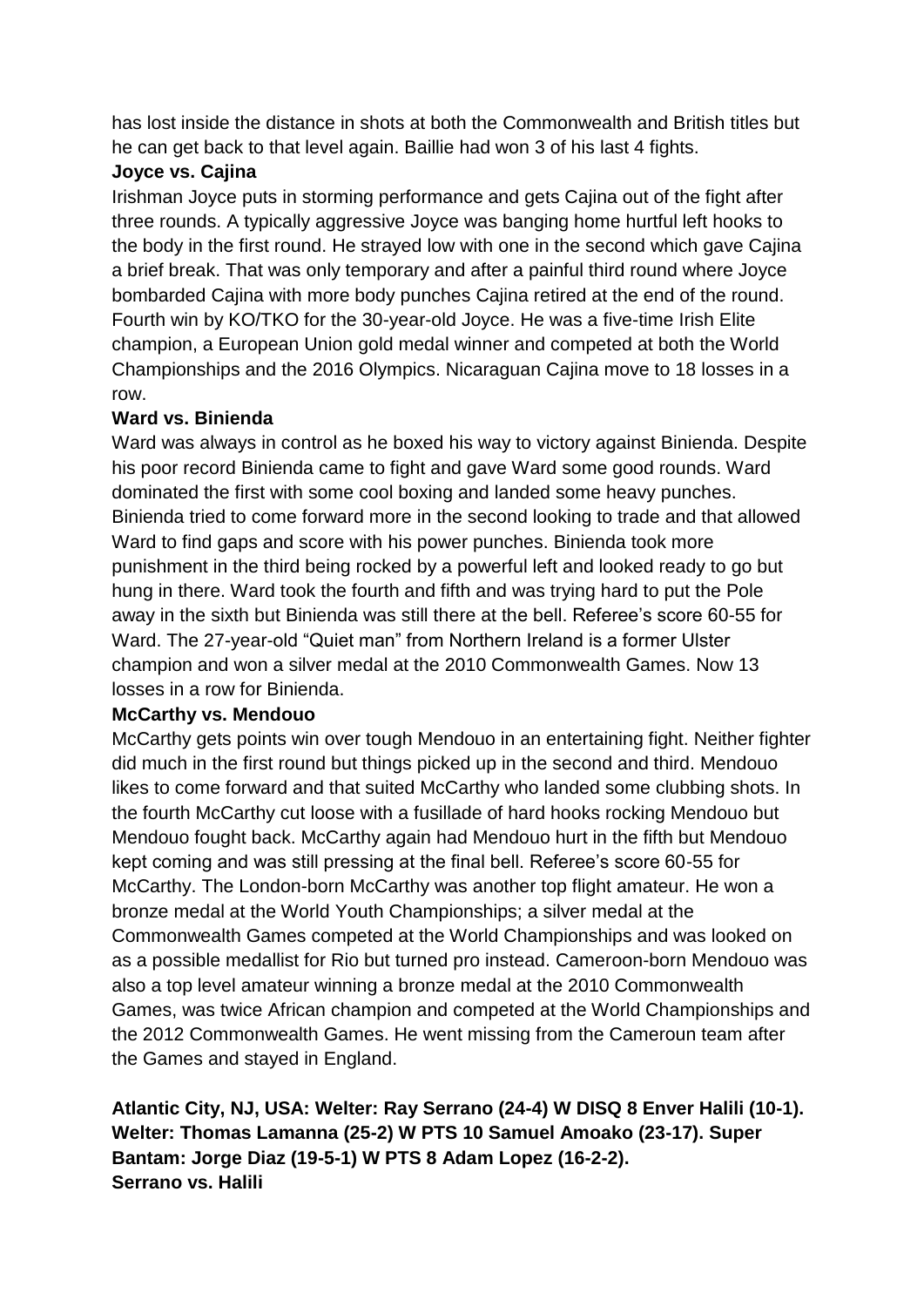Serrano gets win over Halili on disqualification. Serrano was his usual aggressive self and Halili had trouble finding any space. He was fading over the second half of the fight and "lost" his mouthguard in the sixth, seventh and eighth rounds and was finally disqualified. Serrano has won 8 of his last 9 fights but the loss was an important one against Dusty Hernandez Harrison. He wins the vacant WBC Fecarbox title on his way back into the ratings. Kosovon Halili was moving up to ten rounds for the first time and Serrano was too steep a step.

### **Lamanna vs. Amoako**

Lamanna has too much skill for strong but limited Ghanaian Amoako. Lamanna won every round as the 100-90 score from all three judges show. The 26-year-old "Cornflake" retained the IBF Inter-Continental title. He has lost important fights to Antoine Douglas and Dusty Hernandez Harrison but is an attractive fighter and good ticket seller so will work his way back to another big fight. Ghanaian Amoako, a former Commonwealth title challenger is 2-13 in his last 15 fights.

### **Diaz vs. Lopez**

Diaz starts to build his career again after a spell of one win in his last five fights but he took a tough one on the road back as Lopez was also coming off a poor run. It was close but Diaz just had the edge and took the decision on scores of 76-75 from all three judges. He wins the vacant WBC Fecarbox title. Diaz was 1-4-1 going into this one with three of the losses to unbeaten fighters. Texan Lopez was 1-1-2 in his last 4

# **Las Vegas, NV, USA: Super Welter: Julian Williams (24-1-1) W PTS 10 Ishe Smith (29-9). Light Heavy: Lionell Thompson (19-4) W PTS 10 Earl Newman (10- 1-1). Feather: Tugstsogt Nyambayar (9-0) W PTS 8 Hermonito Dela Torre (19-1). Super Middle: Lanell Bellows (17-3-1) W TKO 7 Fabiano Pena (15-10-1). Williams vs. Smith**

Williams gets wide unanimous decision over former IBF champion Smith. Williams led this from the start. He was getting his punches off first in the opening round with Smith not letting his hands go enough. A clash of heads in the second saw Smith cut over his left eye and he was thrown by that with Williams attacking hard and taking the round. Despite Smith shown more aggression in the fourth Williams took that one too. The fifth was possibly the best round in the fight as Smith dominated early with left hooks and Williams banged back over the second half of the round but Smith's earlier work took it. Smith also had a good sixth but in the seventh Smith was again cut in a clash of heads as Williams took the round and finished strongly over the last three rounds to emerge a clear winner despite suffering a hand injury. Scores 99-91, 98-92 and 97-93 all for Williams. The 27-year-old "J Rock" from Philadelphia was knocked out in five rounds by Jermall Charlo in a challenge for the IBF title in December but had come back with a win June and is rated WBC 6/IBF 8(7)/WBO 13. The 39-year-old Smith just started too slow in this one. He had scored good level wins over Tommy Rainone and Frank Galarza but this was his first fight for 14 months and it showed.

# **Thompson vs. Newman**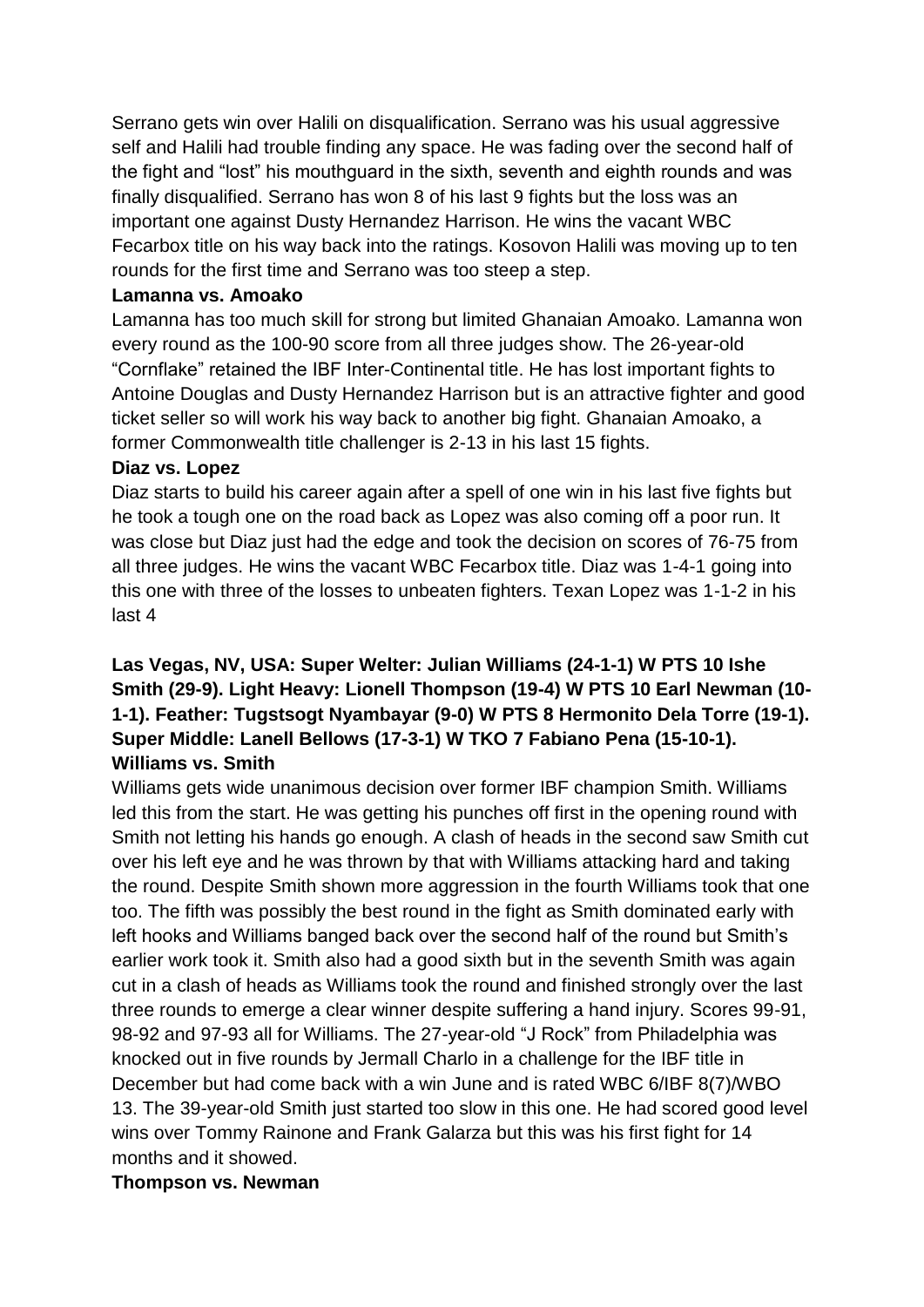Thompson floors and decisions Newman to continue his good run. Although the smaller man Thompson was showing clever movement and getting his jab home quicker over the first two rounds whilst Newman was having difficulty in finding his range. Thompson shook Newman with a right in the third and then sent him into a corner with another right. He blazed away until the referee stepped in and gave Newman a standing count. Newman saw out the round with no more trouble. That could not be said for the fourth round where a left hook wobbled Newman and then another burst of punches saw Newman drop to one knee. He was up at eight and actually showed his best form so far as he had his jab on target and landed some rights. The fifth, sixth and seventh saw Newman pressing hard. He was varying his attacks but not throwing enough punches and Thompson was still quicker with his jab and picking up the points. Newman had a better eighth as he found the target with left hooks and right crosses. Newman also finished strongly on the last two rounds but could not make up for Thompson's early dominance. Scores 97-91 twice and 96-92 for Thompson. The 32-year-old Thompson was coming off good wins over Donovan George and Steve Lovett. Newman, 26, had drawn with Paul Parker in his last fight and Parker had a win over Thompson on his record but Newman could not copy that result.

#### **Nyambayar vs. Dela Torre**

Nyambayar gets off the floor to win this clash of unbeaten fighters. After a fast, close first round Nyambayar rocked Dela Torre with a right but the Filipino gained revenge in the second. Late in the round as Nyambayar came storming in Dela Torre nailed him with a perfectly timed right counter sending Nyambayar to the canvas. Nyambayar was up quickly and as the bell had gone he was able to just walk back to his corner. A right from Nyambayar had Dela Torre stumbling in the third as the Mongolian began to have the better of the quick-fire exchanges and he was more accurate with his shots in the fourth. The Mongolian took the fifth with sharp accurate jabs and rights and opened a cut over the left eye of Dela Torre. The young Filipino pressed hard over the last three rounds trying to turn the fight his way but Nyambayar showed excellent defensive work and was outpunching Dela Torre in the exchanges. Scores 78-73 twice and 79-73 all for Nyambayar. The 25-year-old "King Tug" was an outstanding amateur but just came up short at both the 2009 World Championships and the 2012 Olympics having to settle for silver medals at both competitions. The 23-year-old Dela Torre showed some class skills but has failed so far to live up to his early promise and has disappointed in his three fights since relocating to the US.

#### **Bellows vs. Pena**

Bellows gets a much needed win as he halts Pena in seven rounds. The 31-year-old locally-based fighter had a ten bout winning streak until he lost consecutive fights to Decarlo Perez and Mike Snider. This is his first fight since losing to Snider in June and his tenth win by KO/TKO. Mexican-based Brazilian Pena falls to nine losses by KO/TKO having been stopped in three rounds by Blake Caparello in Australian five weeks ago.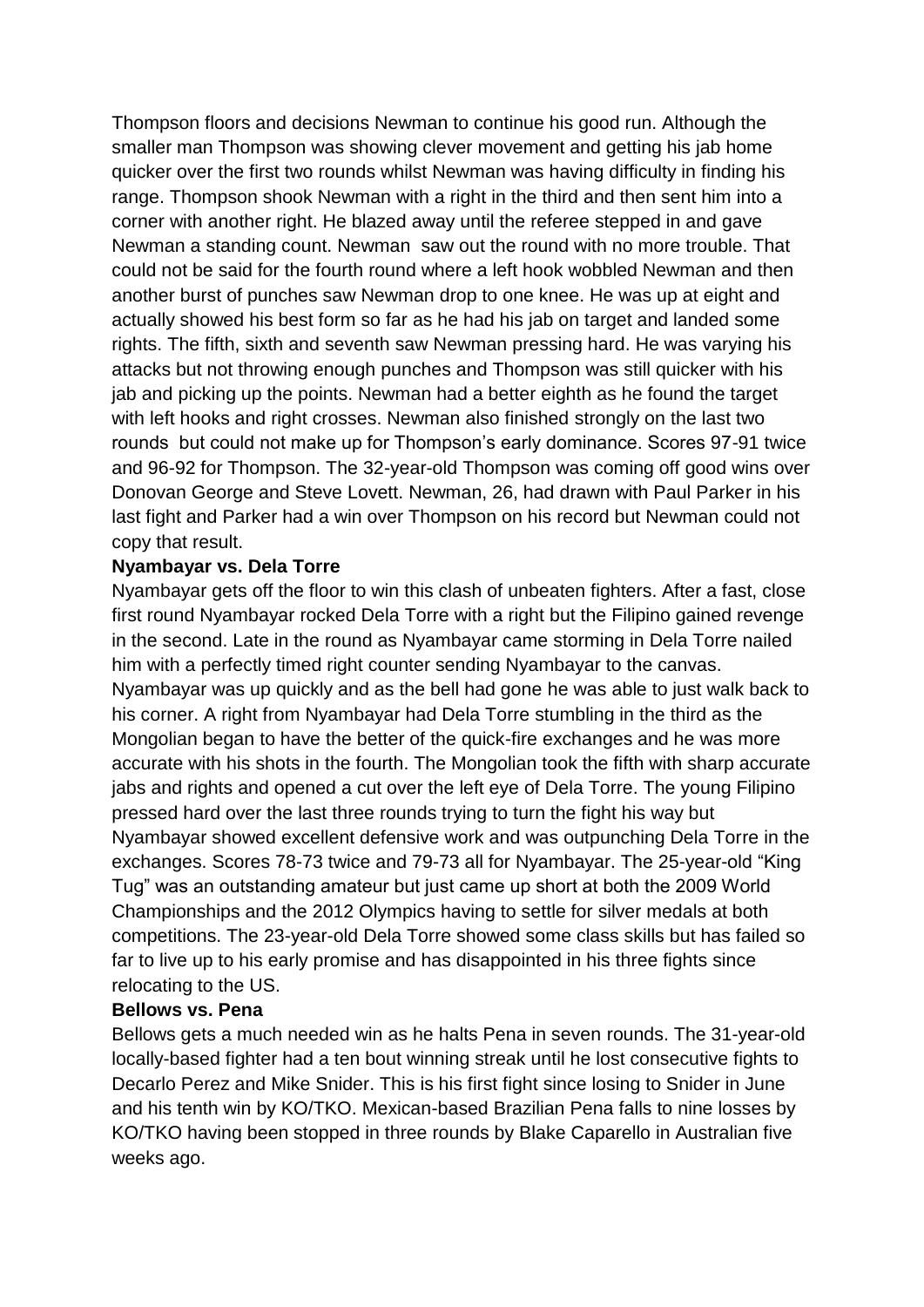# **New York, NY, USA: Bantam: Duke Micah (21-0) W PTS 10 Jose Santos Gonzalez (23-5). Welter: Freddie Lawson (25-1) W RTD 3 Fidel Munoz Monterrosa (38-15-1,1ND). Super Feather: Bryant Cruz (18-2) W TKO 3 Angel Luna (11-4-1).**

# **Micah vs. Gonzalez**

Micah has to fight hard to get win on his first bout in the US. The current Commonwealth champion from Ghana took the first two rounds with some solid boxing. A clash of heads saw Gonzalez with a cut over his left eye and fearing the fight might be stopped Gonzalez upped his pace. Micah allowed his jab to fall into disuse as he tried to worsen the cut instead of sticking to his boxing. Gonzalez's corner kept the cut under control and Gonzalez was no longer worried by it. Micah pressed the action but that suited Gonzalez who showed slick moves in getting past Micah's jab and scoring with quick counters. The rounds were close with Micah throwing more and Gonzalez showing greater accuracy and the decision could have gone to either fighter or ended all even but the judges just gave it to Micah. Scores 96-94 twice for Micah and 95-95. The 26-year-old "Baby Faced Terminator" is rated WBO 8/WBC 14 but Gonzalez is a different opponent to those he has met in the, past and this was a good learning fight and it showed weaknesses that can be worked on. Gonzalez suffered back-to-back losses to South Africans Mzuvukile Magwaca and Zolani Tete but no disgrace there and hopefully this showing will get him some more work.

# **Lawson vs. Munoz**

Lawson continues his comeback with win over Muniz. Lawson had floored Muniz twice in the second round and looked on the way to a stoppage win. Munoz had indicated in the second that he had injured an arm and after surviving the third he retired at the end of the round. The 28-year-old from Ghana lost to Kevin Bizier on a tenth round retirement in November 2015. A win there would have landed him a shot at Kell Brook for the IBF title but he was pulled out of the Brazier fight due to a fractured jaw. That led to him being out of the ring until returning with a majority decision over Sakima Mullings in March this year. Colombian Muniz is competitive at a modest level but losses whenever he tries to step up.

# **Cruz vs. Luna**

Cruz gets much needed wins as he has too much power for Luna. Cruz attacked hard over the first two rounds and that paid off in the third. A right from Cruz put Luna down heavily and he was too badly shaken to be allowed to continue. Cruz had won his first 16 fights but then went 1-2 in his next three with the most recent result being a stoppage by Ryan Martin in March. The 27-year-old "PeeWee" gets his ninth win by KO/TKO. Dominican Luna has now lost 4 of his last 5 fights but against good level opposition.

**Tacoma, WA, USA: Super Middle: Mike Gavronski (25-2-1) W TEC Dec 8 Andrew Hernandez (19-8-1).** Gavronski keeps up his good run with a split technical decision over a competitive Hernandez. Both worked their jabs in an even first with

Gavronski taking the second as he pressed Hernandez hard. The third and fourth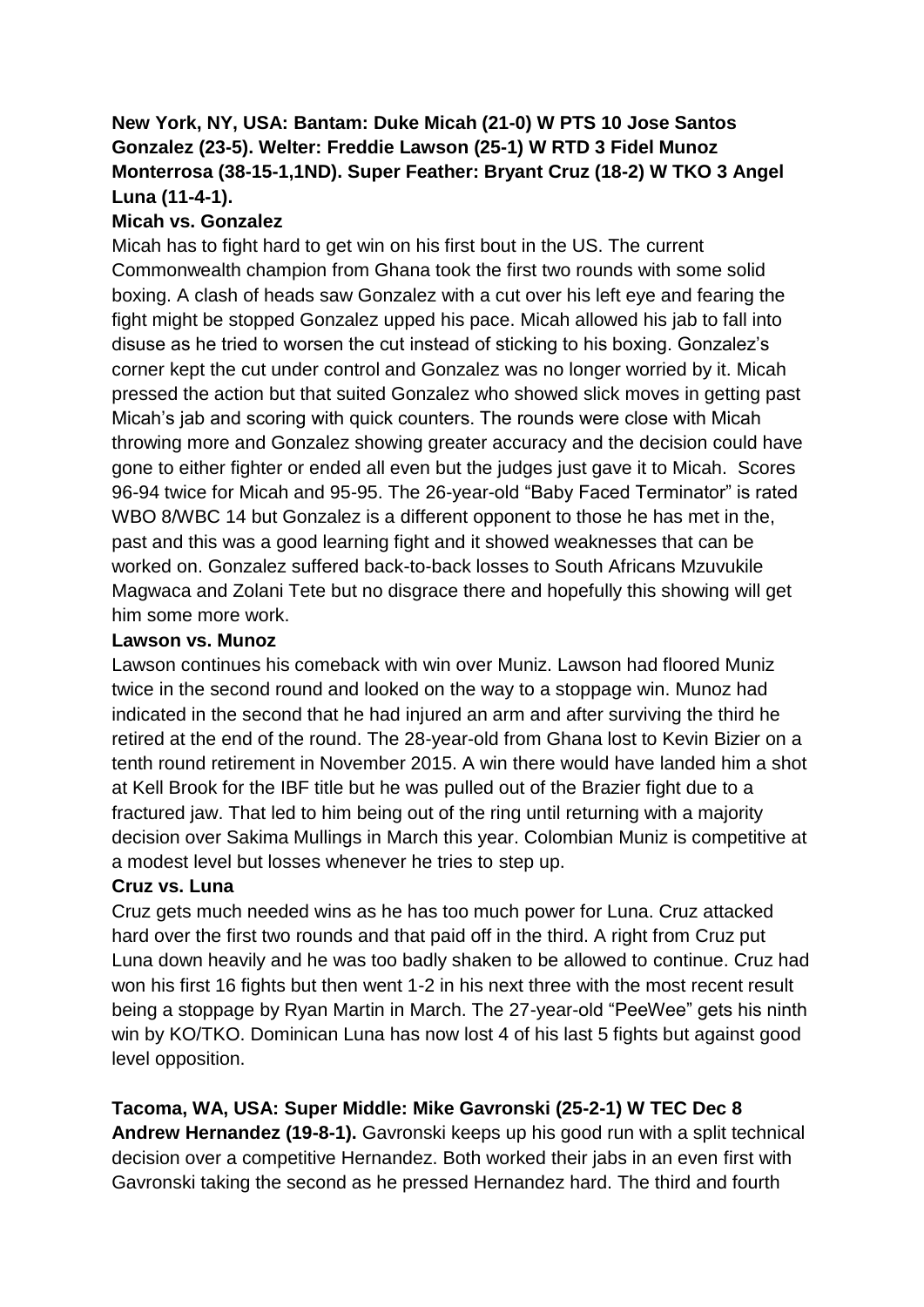were close but Gavronski was rolling in the fifth scoring on the inside and he continued that impetus into the sixth. His inside work continued to give Gavronski the edge in the seventh and Hernandez was cut over his left eye. They were again fighting inside when late in the eighth they got tangled and Gavronski pushed Hernandez to the canvas. Hernandez had injured his right ankle and was unable to continue. Since it was an unintentional foul the result was decided by the cards with Gavronski in front 78-74 on two and Hernandez 77-75 up on the third. Now 11 wins in his last 12 fights for "Imagine Me" Gavronski who was coming off a good win over Brian Vera. Now three losses in a row for Hernandez.

**Santo Domingo, Dominican Republic: Heavy: Guillermo Jones (41-3-2,1ND) W PTS 12 Ytalo Perea (10-3-2). Super Light: Alberto Puello (13-0) W KO 1 Ricardo Gutierrez (11-2-1). Feather: William Encarnacion (15-0) W KO 2 Julio Cesar Cruz (11-4). Heavy: Abigail Soto (9-0) W RTD 4 Frank Mola (8-11). Light Heavy: Lenin Castillo (17-1-1) W TKO 1Julio Cesar Cruz (11-4). Yomar Medina (17-0) W TKO 6 Alejandro Ramos (8-3). Middle: Carlos Adames W RTD 6 Adrian Perez (7-3)**

### **Jones vs. Perea**

Jones gets split decision in slow, slow heavyweight fight. Jones had height and reach over Perea and boxed mostly on the back foot. Neither man will ever be accused of being fast. The fight started at a slow pace and that never really changed as neither fighter looked capable of lasting out twelve rounds at anything above walking pace. Perea was coming forward for most of the fight but Junes was slotting jabs and clubbing rights through Perea's guard as he advanced. Perea had some success with his jab and also when he got close enough to fire punches to the ampler target the obese Jones presented. The pattern did not change much. Occasionally Jones would come forward and throw some punches and Perea showed some good defensive moves ducking and then countering. Perea had a slight edge in hand speed but Jones was too big and too heavy and Perea did not have the power to hurt Jones. Neither fighter was able to dominate and there was never much between them in any round but Jones just finished the better. Scores 107-102 and 105-104 for Jones and 107-102 for Perea. Jones wins the vacant WBA Fedelatin title. Typically for the WBA even though Jones had not fight for 16 months he was rated No 15 by them and this is a drugs cheat who tested positive for a banned substance in both 2013 and 2014 with the 2014 test forcing the cancellation of the return fight with Denis Lebedev. Jones had tested positive after they fought in 2013. When he turned pro Jones weighed 148 lbs supposedly for this he was 229lbs but from the size of him he must have only put one foot on the scales as he looked much heavier than that. Ecuadorian Perea, 24, was considered a good prospect when he beat Julio Cesar La Cruz, Dominic Breazeale, and Simon Kean in the amateurs but he has not looked anything like a prospect as a pro.

#### **Puello vs. Gutierrez**

Puello blows away Mexican Gutierrez inside a round. A right to the body was all that was required with Gutierrez going down for the count. "The Wasp" retains the both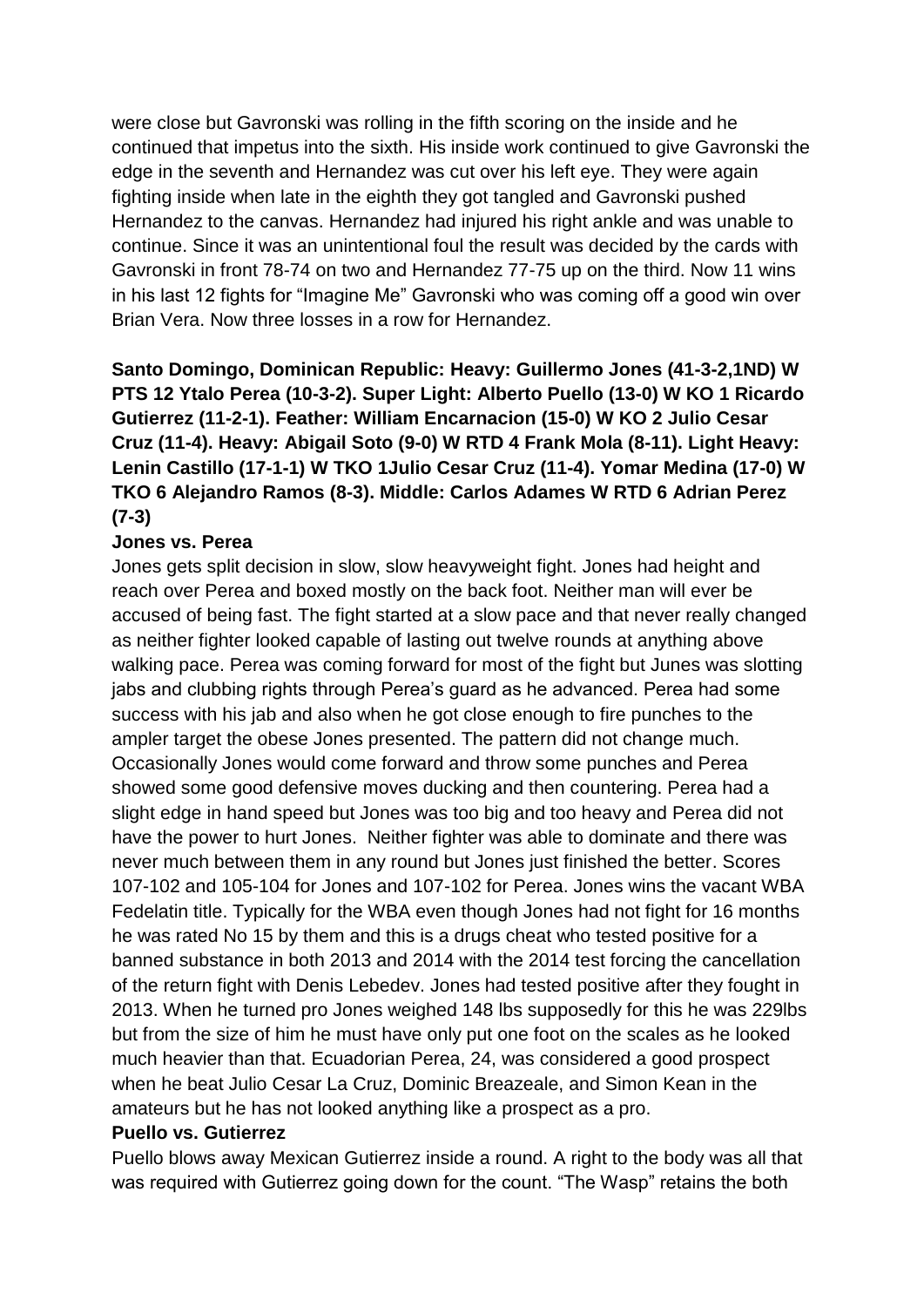the WBC Latino and WBA Fedelatin titles and has eight wins by KO/TKO. He is one of the best prospects in the Republic. Gutierrez loses inside the distance for the second time and is really just a prelim fighter.

## **Encarnacion vs. Cruz**

Former top amateur Encarnacion punches too hard for Mexican Cruz. Encarnacion was hunting Cruz in the first and put him down with a right to the head. Cruz beat the count and tried to fight back but only just made it to the bell. In the second Encarnacion took Cruz to the ropes and landed a left and right to the head that saw Cruz drop to the floor. He was up and ready to continue after the eight count. He tried to punch his way out of trouble but a right to the body put him down again and the referee stopped the fight. Now 13 wins by KO/TKO for the 29-year-old former Olympian Encarnacion .First loss by KO/TKO for Cruz but this was his first fight for over two years.

# **Soto vs. Mola**

Soto wins the vacant Dominican title as Mola retires at the end of the fourth. This fight was fought at something even slower than walking pace. Soto was somewhat fitter than Mola and did what scoring there was. In the fourth he pinned Mola to the ropes and landed some head punches. Mola survived but he was too tired to even raise his hands. At the end of the round Mola's seconds started unwrapping his gloves effectively pulling their man out of the fight. First ten round fight for Soto but he is too slow to get beyond national level. Nine losses inside the distance for Mola.

# **Castillo vs. Perez**

Castillo crushes pathetic Perez. Castillo had a much longer reach and found Perez and easy target. Late in the round he forced Perez to the ropes with three stiff jabs and then landed a right cross that put Perez down. He made it to his feet but again dropped after a couple of head punches. He was up quickly but another right put him on the floor and the fight was stopped. The 29-year-old Castillo has 12 wins by KO/TKO. He drew with Travis Peterkin and lost to unbeaten Joseph Williams. As an amateur he competed at the 2008 Olympics and World Championships. Perez, 41, was a late substitute. He has lost 7 of his last 8 fights with all seven losses inside three rounds.

# **Medina vs. Ramos**

Medina gets another inside the distance win as he is too slick and too powerful for the Mexican. Ramos just a prelim fighter was too crude with his attacks. Medina was able to score from the outside with his jab and evaded the wild swings of Ramos before countering. In the sixth there was a spat over what Ramos saw as a punch to the back of the head and he threw a punch at Medina on the break. Both fighters got angry and fought mad. After stepping back from some wild rights from Ramos Medina countered with a right uppercut that put Ramos down and knocked his mouthguard flying. Ramos made it to his feet but did not know where he was and the referee stopped the fight. The 23-year-old Dominican makes it 15 wins by KO/TKO including 12 in his last 13 fights but against low level opposition, Second loss by KO/TKO for Ramos.

# **Adames vs. Perez**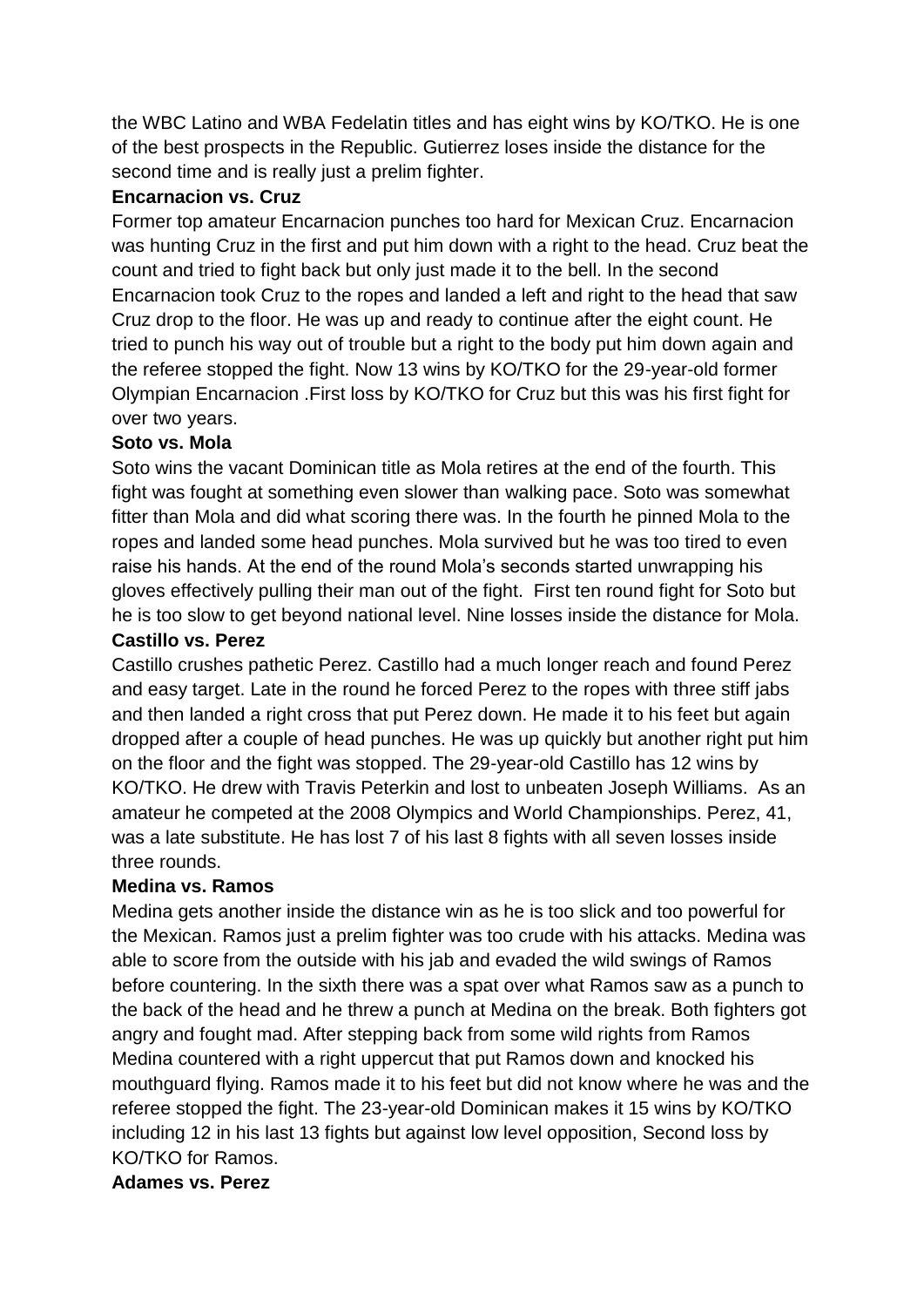Adames has too much talent for inexperienced Perez. Adames tried hard to put Perez away but the Venezuelan took his punishment and in the end his corner pulled him out at the end of the sixth round. Adames, 23, was a top level amateur and looks destined to become a world title challenger in another couple of years. Southpaw Perez fought hard but now has two losses by KO/TKO.

# **Buenos Aires, Argentina: Super Feather: Matias Rueda (29-1) W TKO 4 Guillermo Soloppi (22-19-2,1ND). Super Fly: Juan Jurado (14-0-3) DREW 10 Lucas Fernandez (11-1-1).**

# **Rueda vs. Soloppi**

Easy win for Rueda. He had big edges in height and reach over Soloppi and used them to build a good lead over the first three rounds as he boxed on the back foot letting Soloppi walk on to counters. Just seconds into the fourth as Soloppi tried to move inside Rueda landed a vicious short right uppercut to the chin which put Soloppi on the floor. He managed to beat the count but was swaying and unable to stand straight and the referee stopped the fight. Third win for Rueda following his second round stoppage by Oscar Valdez for the vacant WBO feather title in July last year. The 29-year-old "Little Cobra" goes to 26 wins by KO/TKO and takes one round more than he did in beating Soloppi in three rounds in 2015. Soloppi, 32, drops to five losses by KO/TKO and also to six losses in a row. His South American title was not on the line.

# **Jurado vs. Fernandez**

Jurado draws with Fernandez in defence of his WBO Latino title. The challenger made the better start as he edged the first two rounds. Jurado got into the fight over the next two rounds as he worked well with body punches. The middle rounds were close with Fernandez just looking to have edged ahead. Jurado made things close with a good last round. It did not look enough but the judges came up with a drawn verdict. Scores 96-94 for Jurado, 97-93 for Fernandez and 95-95. The 30-year-old Jurado is Argentinian champion but his national title was not on the line. Fernandez is his No 1 challenger so they should meet soon for the national title.

**Brussels, Belgium: Super Light: Mohamed El Marcouchi (19-1) W PTS 8 Felix Matamoros (9-15).** US-based Belgian hope El Marcouchi returns to his home city for a win. He has no problems in outpointing one of the Barcelona loser's guild as he takes every round against Nicaraguan Matamoros. Scores 80-72 for El Marcouchi from all three judges. The Miami-based 29-year-old ABU champion has now extended his winning run to 17. Matamoros is 2-7 in his last 9 fights including two losses to Steve Jamoye in Belgium and to Brit Frankie Gavin.

# **Aix-en-Provence, France: Super Bantam: Sofian Bellahcene (8-13-1) W PTS 10 Thomas Barbier (7-20-1). Cruiser: Siril Makiadi (9-1) W TKO 9 Anthony Prunier (11-8-1). Bellahcene vs. Barbier**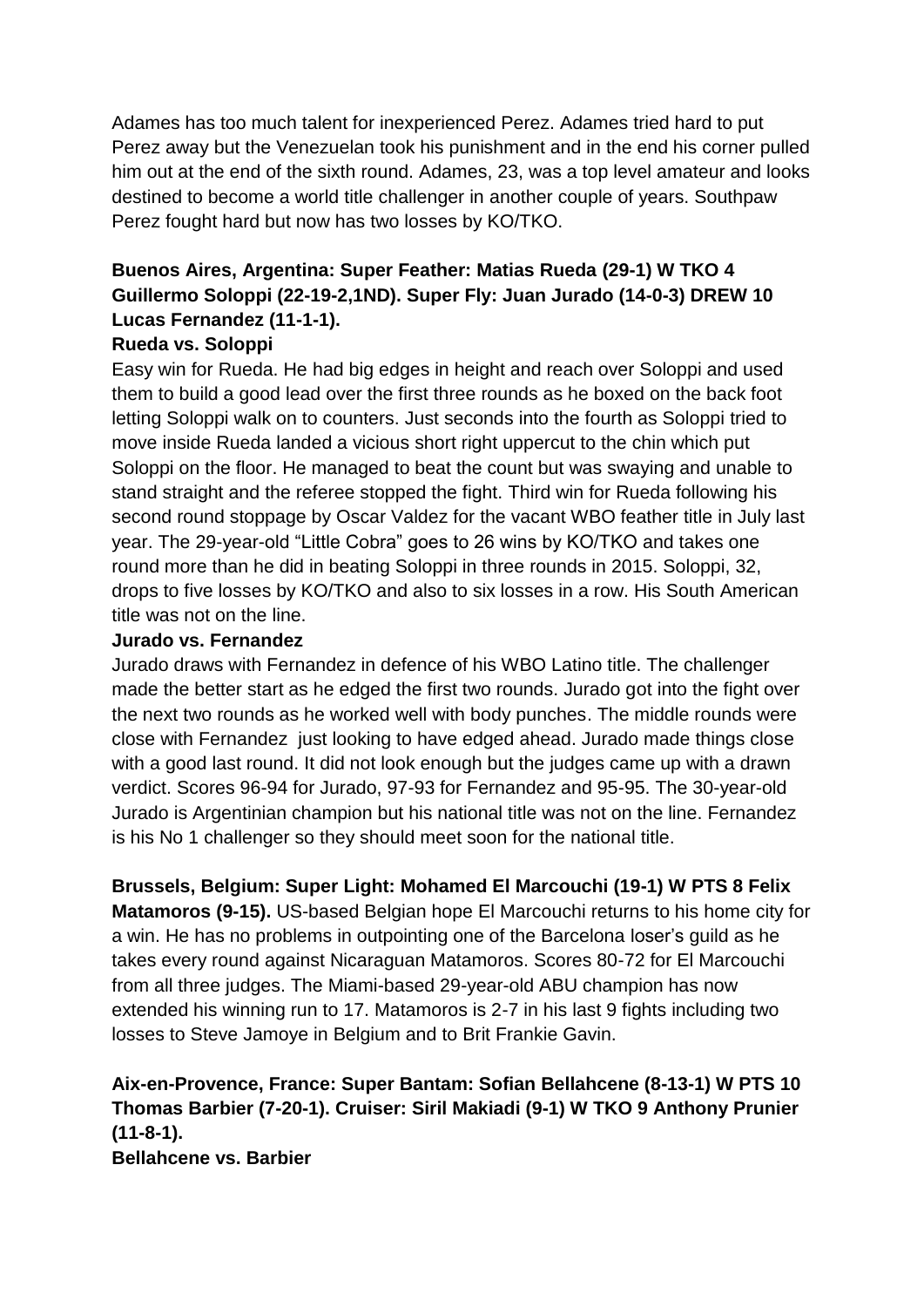Bellahcene retains the French title with close, controversial decision over Barbier. Neither fighter is ever going to get past domestic level but they put up a good entertaining contest in which the decision could have gone either way with local fighter Bellahcene favoured by the judges. Scores 96-94 twice and 96-95 for Bellahcene who was making the second defence of his title. He had lost twice to Barbier so he is now 1-2 and a fourth fight is required. Barbier, 34, almost had his career ended in 2014. He was ready to challenge the then champion but a brain scan showed a problem which was later clarified and he was relicensed but too late for that title shot.

### **Makiadi vs. Prunier**

Makiadi makes it a good night for champions as he halts Prunier to retain the French cruiser title. Since losing his first pro fight in 2012 Makiadi has scored nine wins in a row four by KO/TKO. Prunier challenged for the French super middle title in 2009 but only returned to the ring last year after six years away. He was No 5 in the French ratings.

# **Laval, France: Welter: Jordy Weiss (18-0) W KO 4 Jonathan Valero (8-3).**

Local hero Weiss wins the vacant WBC Mediterranean title with kayo of Spaniard Valero. After a cautious first round Valero had a strong second round forcing Weiss to the ropes and scoring well there. Weiss got off the ropes and finished the round stronger and dominated the third. In the fourth a right hook to the chin floored Valero and he was counted out. "The Gypsy" gets only his third win by KO/TKO. Second loss by KO/TKO for Valero.

**Balaruc-les-Bains, France: Feather: Sofiane Takoucht (32-3-1) W PTS 8 Lesther Cantillano (3-9).** Just a workout really for Takoucht as the former European and EU champion wins easily against Nicaraguan survivor Cantillano. Thirty-two-year-old southpaw Takoucht had only one fight in 2015 and was inactive ion 2016. He won the vacant IBF International title in February and is pencilled in for a defence in March so some useful ring time here. Now nine losses in a row for Cantillano, eight of them on points.

# **Neustadt Glewe, Germany: Cruiser: Tervel Pulev (6-0) W TKO 1 Mikheil**

**Khutsishvili (44-36-6).** Pulev blows away another poor opponent in a mismatch. Pulev towered over the dumpy Khutsishvili and immediately had the Georgian backing up with a series of jabs. A right cross to the side of the head shook Khutsishvili who half turned away complaining it had been a punch to the back of the head. Pulev then tracked Khutsishvili around the ring before landing some solid shots to head and body that dropped Khutsishvili. He was up quite quickly but leaning back against the ropes and did not protest when the referee stopped the fight on completion of the eight count. All over in 108 seconds during which Khutsishvili threw just one jab-and that missed. Pulev makes it six wins by KO/TKO taking less than 13 rounds for them but this was a farce and it was Pulev's second fight in a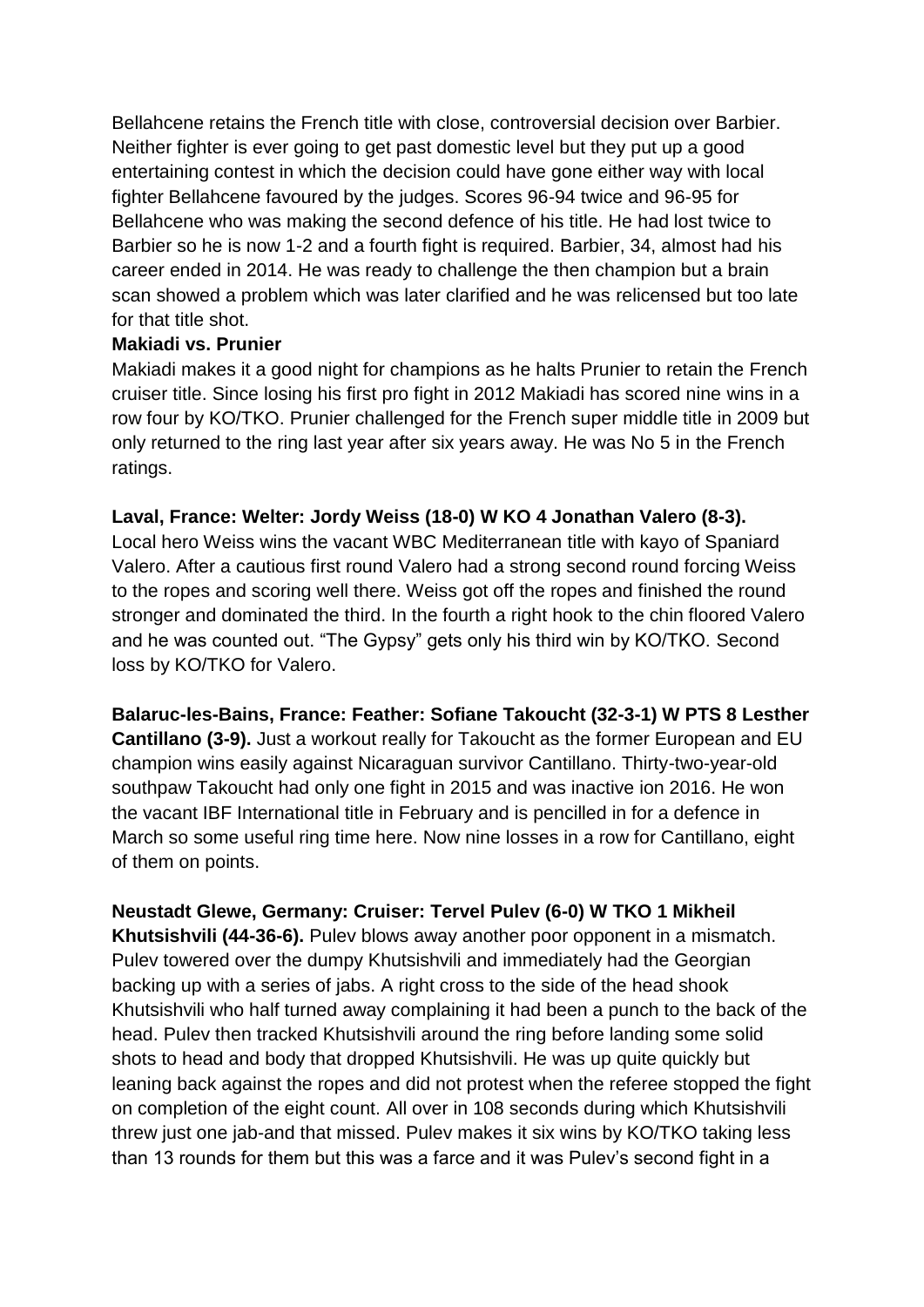week. He would have done better to go to the gym for some sparring. It was Khutsishvili second stoppage loss in 21 days and his nineteenth in his career.

# **Dusseldorf, Germany: Welter: Deniz Ilbay (19-1) W DISQ 7 Domenico Urbano (26-6-1). Cruiser: Kai Robin Havnaa (11-0) W PTS 8 Ramazi Gogichashvili (30- 22-2).**

# **Ilbay vs. Urbano**

Ilbay retains his Global Boxing Union title for the second time when Urbano is disqualified. Ilbay was able to get through with quick combinations to head and body with Urbano too slow to be competitive. Urbano began to rough Ilbay up and was warned for hitting with his elbow before having a point deducted for repeating the offence. In the seventh the elbow went in again and Urbano was disqualified. Ilbay, 22, scored an impressive win when he went to Namibian and beat local favourite Bethuel Ushona for the vacant WBFederation title in June last year but never defended the title. His only loss was to unbeaten Egidijus Kavaliauskas in Las Vegas in April last year. He revealed after this fight that he had two screws in his right hand to help heal an injury. Urbano, 41, a former European Union featherweight champion was having his first fight for 19 months.

### **Havnaa vs. Gogichashvili**

Norwegian Havnaa gets in some ring time as he goes the distance to win a unanimous decision over Georgian. It is the first time Havnaa has had to go the distance for a win and the first time he has gone past five rounds. The 29-year-old from Arendal is the son of the late Magne Havnaa the former WBO cruiser champion who died in a boating accident in 2004 at the age 40. He is trained by former WBA super feather and light champion Joey Gamache. Havnaa is hoping his next fight will be back home in Norway in February. Gogichashvili like most Georgian boxers does not travel well but earned his money here.

# **Essen, Germany: Cruiser: Serdar Sahin (27-2) W KO 3 Diego Sanabria (59-19-**

**3,1ND).** Sahin wins the vacant WBFederation title with kayo of Sanabria. Sahin was tracking Sanabria in the first keeping the Argentinian on the back foot with stiff jabs and landing some straight rights. Sanabria threw a couple of punches but that was all. Sahin continued to pace forward in the second mostly just stabbing with his jab and only late in the round throwing a combination. Sanabria did throw a few hooks but other that that was just going back and hiding behind a high guard. Thankfully it was over in the third Sahin landed a couple of good rights and as Sanabria moved inside a right to the body put the Argentinian down on his knees and he knelt and watched the referee count to ten. The 35-year-old "Berlin Bomber" gets win No 18 by KO/TKO. His two losses have come when he has tried to step up to better competition but was beaten by Robin Krasniqi and Tony Averlant, The 43-year-old Sanabria has good looking statistics but he is not licensed by the usually recognised Argentinian Boxing Federation. He is 48-3-3 in his last 54 fights but 31 of his victims had never won a fight and 7 others could only muster 8 wins between them and the rest were not much better.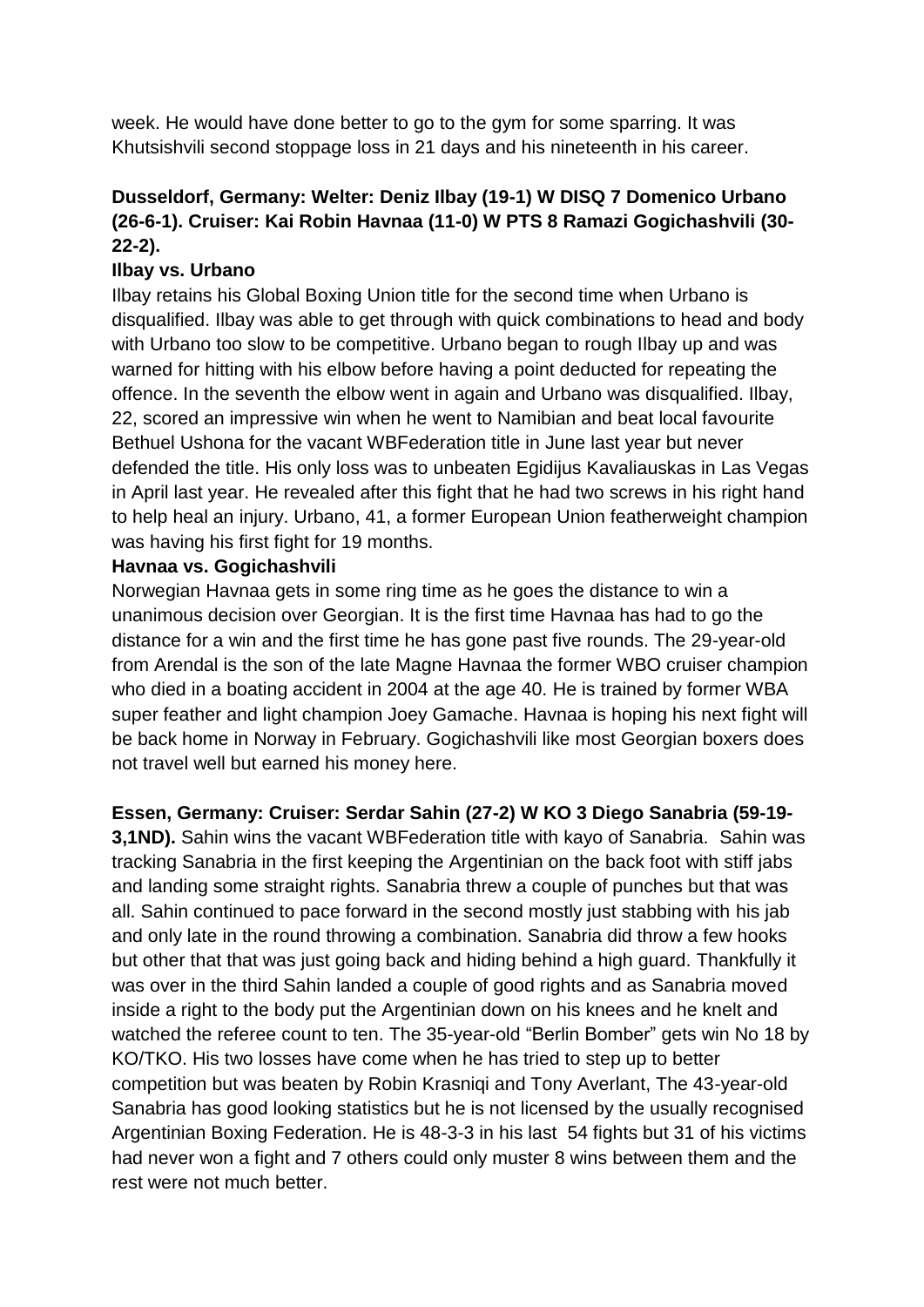**Manzano, Italy: Super Bantam; Luca Rigoldi (16-1-1) W TKO 6 Daniele Limon (16-6-1).** Rigoldi continues his winning run with stoppage of Limone to retain the European Union title. The young Italian southpaw made his usual aggressive start but over the first two rounds Limone stayed cool and countered well particularly with rights. Rigoldi upped the pace and began to get on target with hooks to the body. Limone already looked to be fading over the fourth and was badly shaken by a right in the fifth. In the sixth Rigoldi landed a hard left hook that floored the challenger. Limone tried to make it to his feet but the referee stopped the fight. The 24-year-old Rigoldi was making the first defence of the EU title and has now won seven on the bounce. Limon, 33, is now 1-5 in title fights with the one win have earned him the Italian feather title in 2013. He has lost twice in shots at the EU title.

**Ciudad Obregon, Mexico: Light Fly: Gilberto Parra (26-3.1ND) W TKO 4 Leyman Benavides (13-6-1).** Parra has too much power for light punching Benavides. The Nicaraguan came out punching putting Parra on the back foot and to the ropes with a shower of hooks and uppercuts and straight rights. The round was half over before Parra found space to throw any punches and even then Benavides again forced him back to the ropes and threw a cluster of punches. Over the last minute Parra cut loose with left hooks to the body and scored with a couple of right uppercuts and it was Benavides on the ropes at the bell. Parra really worked Benavides over in the second before dropping him late in the round with two left hooks to the body. Benavides was up at nine and stood and traded with Parra for the three minutes of the third but there was no real power in his punches and Parra was scoring with spectacular right uppercuts. It was over in the fourth as Parra trapped Benavides on the ropes and blasted away with both hands until Benavides dropped to one knee. He arose just a s the referee reached ten. Local fighter Parra wins the vacant WBC Silver title and has 21 wins by KO/TKO. He was beaten in nine rounds by Donnie Nieto for the WBO light fly title in 2015 and has rebuilt with seven wins. He is rated IBF 10(8) and WBC 12.Benavides gets his second loss by KO/TKO. He was a poor level fighter to be fighting for what is considered to be one of the star prizes in the WBC trophy collection.

# **Czestochowa, Poland: Heavy: Tomasz Adamek (52-5) W PTS 10 Fred Kassi (18- 7-1).Welter: Lukasz Wierzbicki (14-0) W PTS 10 Michal Zerominski (13-2-1). Cruiser: Adam Balski (11-0) W PTS 8 Demetrius Banks (9-3). Light Heavy: Robert Parzeczewski (18-1) W TKO 3 Sais Mbwela (43-25-5). Adamek vs. Kassi**

Adamek gets close unanimous win over Kassi in a slow paced fight. Kassi spent most of the first round just circling the perimeter of the ring pushing out right jabs as if he had decided to fight southpaw. Adamek did the chasing and the scoring. Kassi changed guard often in the second but was still only throwing occasional jabs. A clash of heads opened a cut high on the forehead above the left eye of Adamek. Adamek was still coming forward in the third and managed to land some heavy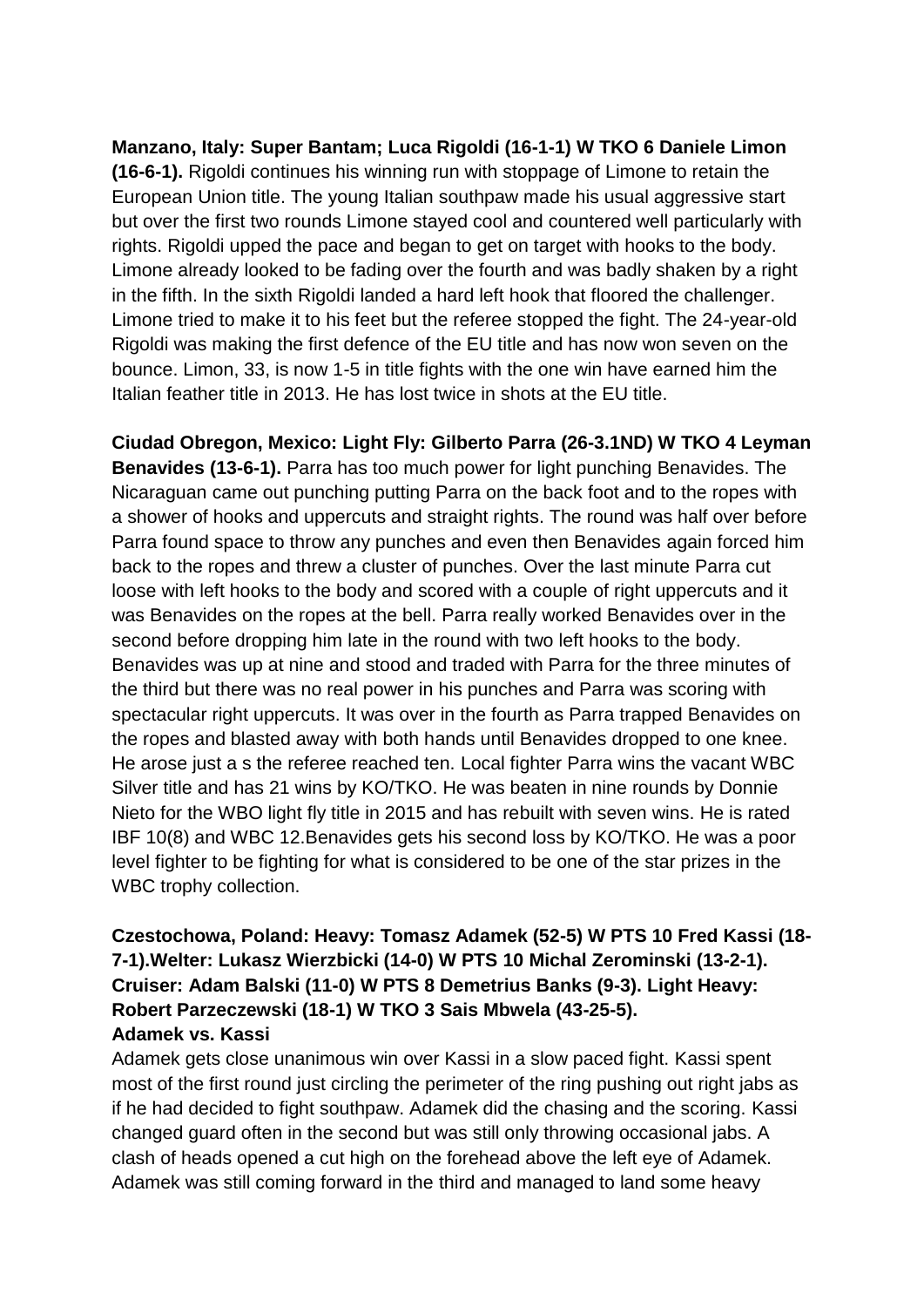rights. Kassi was still going backwards still switching guards and just stabbing out his jab until the last minute of the round when he became more adventurous and moved to the ring centre and threw more punches. Kassi continued that impetus into the fourth and outscored Adamek even cornering the home fighter at one point. The blood from Adamek's cut was running down the left side of his nose and affecting his vision and he kept pawing at it, Kassi again did most of the scoring in the fifth. He was warned twice to keep his head up and the referee had the doctor examine Adamek's cut but the fight continued. A clash of heads at the start of the sixth saw Kassi cut over his left eye. That encouraged Adamek who scored well for the rest of the round. Kassi was given a final warning over carelessness with his head. Adamek had the better of the seventh and the eighth as he outworked and outlanded Kassi. A tiring Kassi was a bit more active in the ninth but Adamek chased Kassi down and did the scoring in the tenth. Scores 96-94 twice and 97-93 all for Adamek. The 40-year-old Pole looked better than when beating Solomon Haumona in June but will struggle against younger and faster fighters now. Kassi 38, is strong but limited. He has now lost 5 of his last 6 fights but the losses have been to Amir Mansour, Dominic Breazeale, Hughie Fury and Jarrell Miller so all fights he would be expected to lose anyway.

#### **Wierzbicki vs. Zerominski**

Wierzbicki wins the Polish title with split decision over Zerominski. Southpaw Wierzbicki boxed well on the retreat over the first couple of rounds but with Zerominski having a slight edge. In the third a left from Wierzbicki had Zerominski buckling at the knees but Zerominski came back with a good attack at the end of the round. The fourth was a quieter round but in the fifth a left to the body had Zerominski in trouble but he took it well and had a strong attack to take the sixth. The seventh and eighth both saw Wierzbicki start the round well on top only for Zerominski to fire back over the closing minute. Wierzbicki looked to have taken the ninth and Zerominski had the better of the tenth making a very close contest. Scores 96-94 and 96-95 for Wierzbicki and 97-93 for Zerominski. The 26-year-old Wierzbicki makes it two good wins in a row as he beat 20-0 Robert Tlatlik in June. Zerominski, 30, was 6-0-1 in his last 7 fights.

#### **Balski vs. Banks**

Balski wins every round against Banks. Balski was doing the attacking over the first two rounds with Banks often forced to work with the ropes against his back. Banks came to life early in the third catching the Pole by surprise with his furious attack but Balski rode out the storm and ended the round the stronger. A right from Balski sent Banks to the boards in the fourth and after the eight count a low punch from Balski gave Banks some additional recovery time. Balski seemed content to just outscore banks over the next three rounds and the fight did not come alive again until a hectic last when both were letting their punches go. Scores 80-70, 80-71 and 79-72 all for Balski. Initially it was looked on as a not very impressive performance for Balski but later he went to hospital with a fractured jaw that he suffered in the second round. Now three losses in a row for Banks.

#### **Parzeczewski vs. Mbwela**